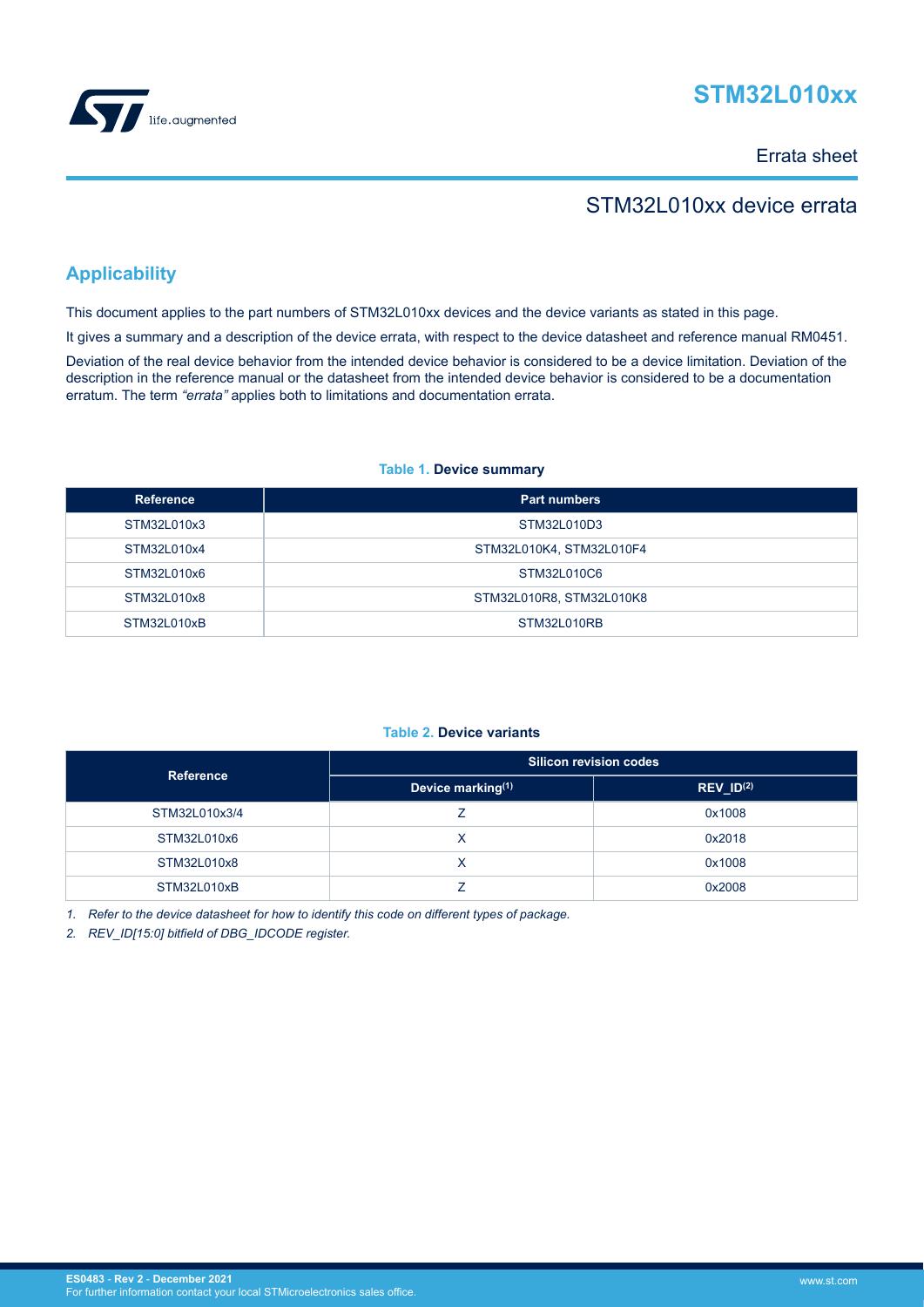# <span id="page-1-0"></span>**1 Summary of device errata**

The following table gives a quick reference to the STM32L010xx device limitations and their status:

- A = limitation present, workaround available
- N = limitation present, no workaround available
- P = limitation present, partial workaround available
- *"-"* = limitation absent

Applicability of a workaround may depend on specific conditions of target application. Adoption of a workaround may cause restrictions to target application. Workaround for a limitation is deemed partial if it only reduces the rate of occurrence and/or consequences of the limitation, or if it is fully effective for only a subset of instances on the device or in only a subset of operating modes, of the function concerned.

|                        |                |                                                                                                       | <b>Status</b>     |                    |                       |                          |  |
|------------------------|----------------|-------------------------------------------------------------------------------------------------------|-------------------|--------------------|-----------------------|--------------------------|--|
| <b>Function</b>        | <b>Section</b> | <b>Limitation</b>                                                                                     | STM32L010x8 Rev.X | STM32L010x6 Rev. X | N<br>STM32L010xB Rev. | STM32L010x3/4 Rev. Z     |  |
|                        | 2.1.1          | Delay after an RCC peripheral clock enabling                                                          | A                 | A                  | A                     | A                        |  |
|                        | 2.1.2          | LDM, STM, PUSH and POP not allowed in IOPORT bus                                                      | N                 | N                  | N                     |                          |  |
|                        | 2.1.3          | BOOT MODE bits do not reflect the selected boot mode                                                  |                   | L,                 |                       | N                        |  |
| <b>System</b>          | 2.1.4          | Electrical sensitivity characteristics lower compared to other<br><b>STM32 devices</b>                | $\overline{a}$    | N                  | N                     | $\overline{a}$           |  |
|                        | 2.1.5          | Interrupts masked when using dual-bank boot mechanism                                                 |                   | L                  | A                     |                          |  |
|                        | 2.1.6          | NSS pin synchronization required when using bootloader with<br>SPI1 interface on TSSOP14 package      | L                 | L,                 | ÷,                    | A                        |  |
| <b>GPIO</b>            | 2.2.1          | Writing in byte mode to the GPIOx OTYPER register does not<br>work                                    | A                 | L                  | L,                    | $\overline{\phantom{a}}$ |  |
| <b>DMA</b>             | 2.3.1          | DMA disable failure and error flag omission upon simultaneous<br>transfer error and global flag clear | A                 | A                  | A                     | A                        |  |
|                        | 2.4.1          | Overrun flag is not set if EOC reset coincides with new<br>conversion end                             | P                 | P                  | P                     | P                        |  |
| <b>ADC</b>             | 2.4.2          | Writing ADC CFGR1 register while ADEN bit is set resets<br>RES[1:0] bitfield                          | A                 | A                  | A                     | A                        |  |
|                        | 2.4.3          | Out-of-threshold value is not detected in AWD1 Single mode                                            | A                 | A                  | A                     | A                        |  |
| <b>TIM</b>             | 2.5.2          | Consecutive compare event missed in specific conditions                                               | N                 | N                  | N                     | N                        |  |
|                        | 2.5.3          | Output compare clear not working with external counter reset                                          | P                 | P                  | P                     | P                        |  |
|                        | 2.6.1          | Device may remain stuck in LPTIM interrupt when entering Stop<br>mode                                 | A                 | A                  | A                     | A                        |  |
| <b>LPTIM</b>           | 2.6.2          | Device may remain stuck in LPTIM interrupt when clearing event<br>flag                                | P                 | P                  | P                     | P                        |  |
|                        | 2.6.3          | LPTIM events and PWM output are delayed by 1 kernel clock<br>cycle                                    | P                 | P                  | P                     | P                        |  |
| RTC and<br><b>TAMP</b> | 2.7.1          | Spurious tamper detection when disabling the tamper channel                                           | N                 | N                  | N                     |                          |  |

## **Table 3. Summary of device limitations**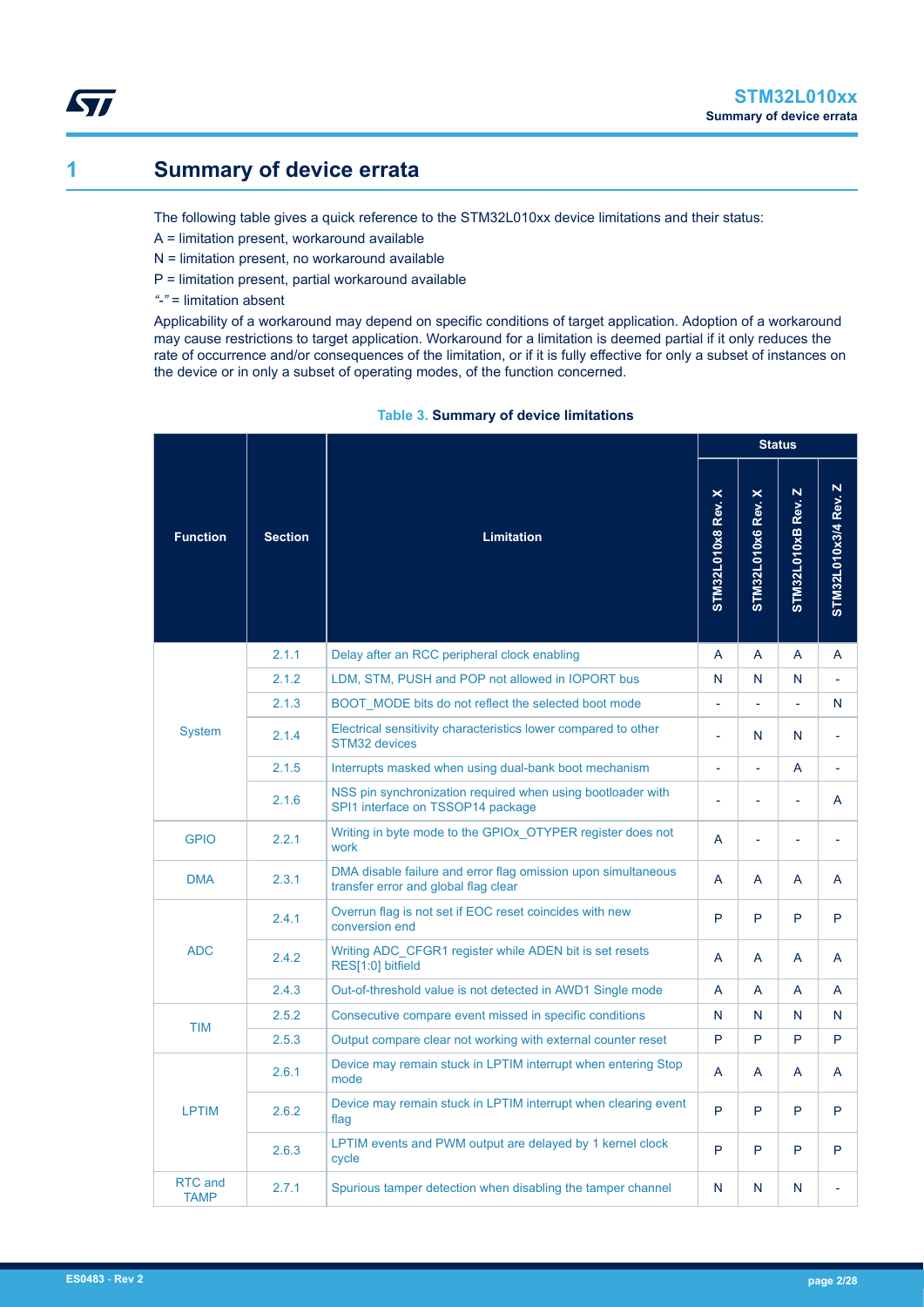|                        |                |                                                                                                                       |                       |                                           | <b>Status</b>                   |                      |
|------------------------|----------------|-----------------------------------------------------------------------------------------------------------------------|-----------------------|-------------------------------------------|---------------------------------|----------------------|
| <b>Function</b>        | <b>Section</b> | <b>Limitation</b>                                                                                                     | ×<br>STM32L010x8 Rev. | $\boldsymbol{\times}$<br>STM32L010x6 Rev. | $\mathbf N$<br>STM32L010xB Rev. | STM32L010x3/4 Rev. Z |
|                        | 2.7.2          | RTC calendar registers are not locked properly                                                                        | A                     | A                                         | A                               | A                    |
|                        | 2.7.3          | RTC interrupt can be masked by another RTC interrupt                                                                  | A                     | A                                         | A                               | A                    |
| RTC and<br><b>TAMP</b> | 2.7.4          | Calendar initialization may fail in case of consecutive INIT mode<br>entry                                            | A                     | A                                         | A                               | A                    |
|                        | 2.7.5          | Alarm flag may be repeatedly set when the core is stopped in<br>debug                                                 | N                     | N                                         | N                               | N                    |
|                        | 2.7.6          | Detection of a tamper event occurring before enabling the tamper<br>detection is not supported in edge detection mode | A                     | A                                         | $\overline{\phantom{0}}$        | A                    |
|                        | 2.8.1          | 10-bit master mode: new transfer cannot be launched if first part<br>of the address is not acknowledged by the slave  | A                     | A                                         | A                               | A                    |
|                        | 2.8.3          | Wrong data sampling when data setup time (tSU;DAT) is shorter<br>than one I2C kernel clock period                     | P                     | P                                         | P                               | P                    |
| 12C                    | 2.8.4          | Spurious bus error detection in master mode                                                                           | A                     | A                                         | A                               | A                    |
|                        | 2.8.5          | Last-received byte loss in reload mode                                                                                | P                     | P                                         | P                               | P                    |
|                        | 2.8.6          | Spurious master transfer upon own slave address match                                                                 | P                     | P                                         | P                               | P                    |
|                        | 2.8.8          | OVR flag not set in underrun condition                                                                                | N                     | N                                         | N                               | N                    |
|                        | 2.8.9          | Transmission stalled after first byte transfer                                                                        | A                     | A                                         | A                               | A                    |
|                        | 2.9.1          | Non-compliant sampling for NACK signal from smartcard                                                                 | N                     | N                                         | N                               |                      |
|                        | 2.9.2          | Break request preventing TC flag from being set                                                                       | A                     | A                                         | A                               | ÷,                   |
|                        | 2.9.3          | RTS is active while $RE = 0$ or $UE = 0$                                                                              | A                     | A                                         | A                               | A                    |
| <b>USART</b>           | 2.9.4          | Receiver timeout counter wrong start in two-stop-bit configuration                                                    | A                     | A                                         | A                               | A                    |
|                        | 2.9.5          | Data corruption due to noisy receive line                                                                             | $\mathsf{N}$          | $\mathsf{N}$                              | $\mathsf{N}$                    | $\mathsf{N}$         |
|                        | 2.9.6          | DMA channel 3 (CH3) not functional when USART2 RX used for<br>data reception                                          |                       | ÷,                                        | $\overline{\phantom{a}}$        | A                    |
|                        | 2.10.1         | Break request preventing TC flag from being set                                                                       | A                     | A                                         | Α                               | ÷,                   |
|                        | 2.10.2         | RTS is active while $RE = 0$ or $UE = 0$                                                                              | A                     | A                                         | A                               | ÷,                   |
| <b>LPUART</b>          | 2.10.3         | Receiver timeout counter wrong start in two-stop-bit configuration                                                    | A                     | A                                         | A                               | ÷,                   |
|                        | 2.10.4         | Data corruption due to noisy receive line                                                                             | N                     | N                                         | N                               | ä,                   |
|                        | 2.10.5         | DMA channel 5 (CH5) not functional when LPUART1 RX used<br>for data reception                                         |                       | ÷,                                        | ÷,                              | A                    |
|                        | 2.11.1         | BSY bit may stay high when SPI is disabled                                                                            | A                     | A                                         | Α                               | A                    |
|                        | 2.11.2         | BSY bit may stay high at the end of data transfer in slave mode                                                       | A                     | A                                         | A                               | A                    |
| SPI/I2S                | 2.11.3         | Corrupted last bit of data and/or CRC, received in master mode<br>with delayed SCK feedback                           | A                     | A                                         | A                               | ÷,                   |
|                        | 2.11.4         | Corrupted last bit of data and/or CRC, received in master mode<br>with delayed SCK feedback                           |                       | ÷                                         | $\overline{a}$                  | A                    |
|                        | 2.11.5         | SPI CRC corruption upon DMA transaction completion by another<br>peripheral                                           | P                     | ÷,                                        | P                               | ÷,                   |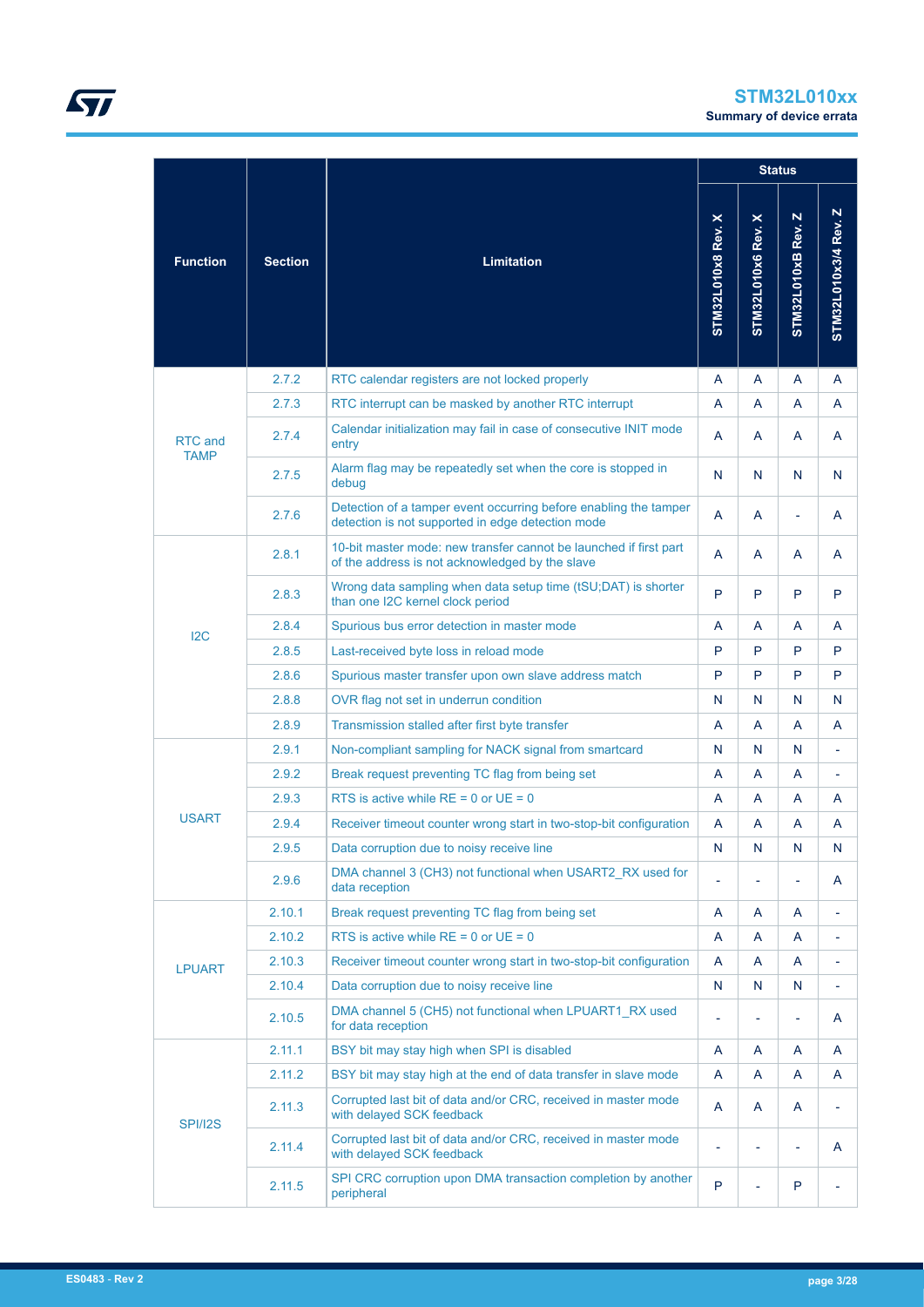

|                 |                |                                                                                          |                    |                          | <b>Status</b>                             |                          |
|-----------------|----------------|------------------------------------------------------------------------------------------|--------------------|--------------------------|-------------------------------------------|--------------------------|
| <b>Function</b> | <b>Section</b> | <b>Limitation</b>                                                                        | STM32L010x8 Rev. X | STM32L010x6 Rev. X       | $\mathbf N$<br>Rev.<br><b>STM32L010xB</b> | STM32L010x3/4 Rev. Z     |
|                 | 2.11.6         | In I2S slave mode, enabling I2S while WS is active causes<br>desynchronization           | $\overline{A}$     |                          | A                                         |                          |
| <b>SPI/I2S</b>  | 2.11.7         | Wrong CRC in full-duplex mode handled by DMA with imbalanced<br>setting of data counters | $\overline{A}$     | A                        | A                                         | $\mathsf{A}$             |
|                 | 2.11.9         | Anticipated communication upon SPI transit from slave receiver<br>to master              | $\overline{A}$     | $\overline{A}$           | A                                         | A                        |
| <b>USB</b>      | 2.12.2         | ESOF interrupt timing desynchronized after resume signaling                              | A                  | ٠                        | A                                         | ٠                        |
|                 | 2.12.3         | Incorrect CRC16 in the memory buffer                                                     | N                  | $\overline{\phantom{0}}$ | N                                         | $\overline{\phantom{a}}$ |
|                 | 2.12.4         | USB BCD functionality limited below -20 °C                                               | N                  | ٠                        | N                                         |                          |

## The following table gives a quick reference to the documentation errata.

## **Table 4. Summary of device documentation errata**

| <b>Function</b> | <b>Section</b> | <b>Documentation erratum</b>                                            |
|-----------------|----------------|-------------------------------------------------------------------------|
| <b>DMA</b>      | 2.3.2          | Byte and half-word accesses not supported                               |
| TIM             | 2.5.1          | TRGO and TRGO2 trigger output failure                                   |
| 12C             | 2.8.2          | Wrong behavior in Stop mode                                             |
|                 | 2.8.7          | START bit is cleared upon setting ADDRCF, not upon address match        |
| <b>SPI/I2S</b>  | 2.11.8         | CRC error in SPI slave mode if internal NSS changes before CRC transfer |
| <b>USB</b>      | 2.12.1         | Possible packet memory overrun/underrun at low APB frequency            |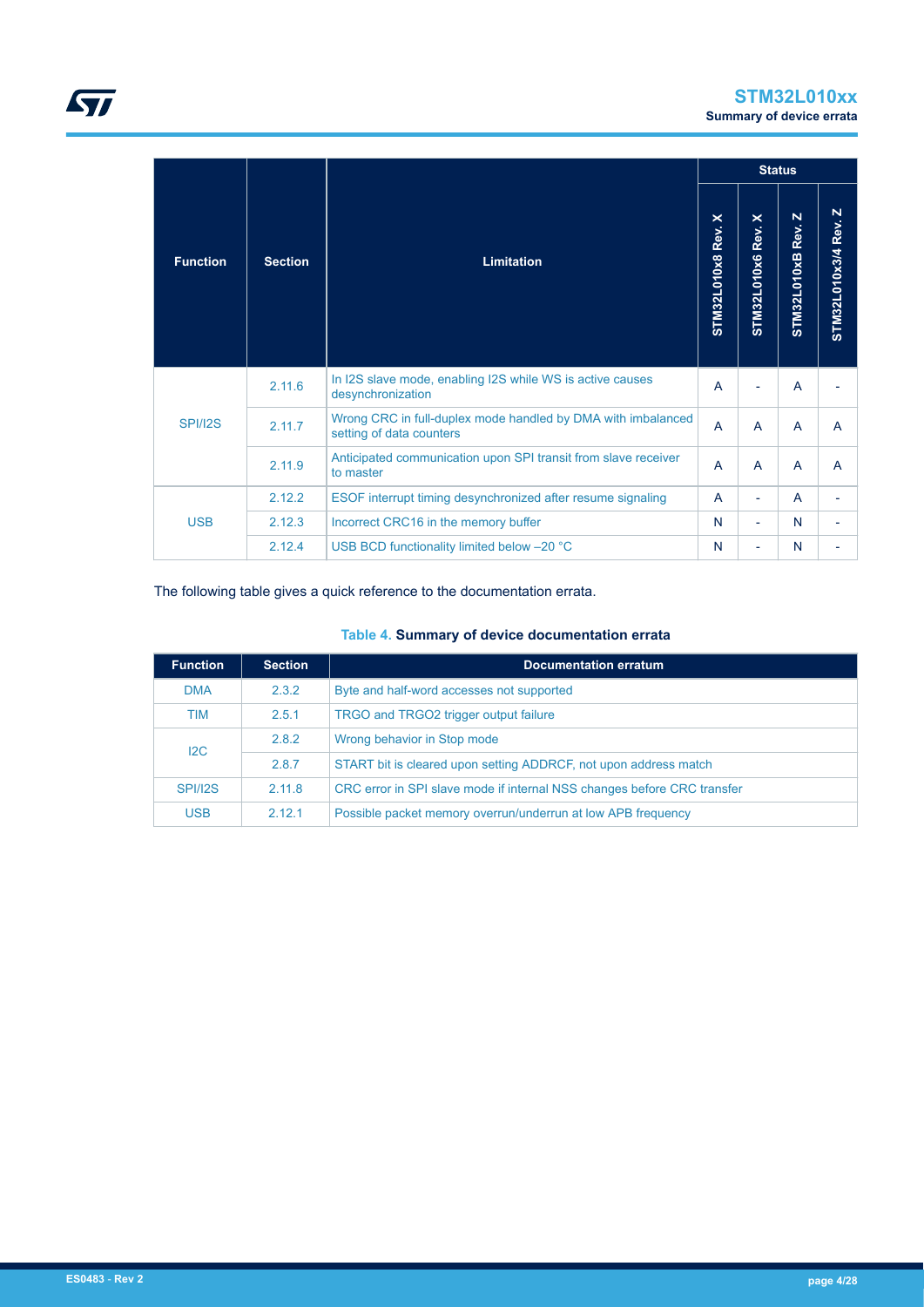<span id="page-4-0"></span>

# **2 Description of device errata**

The following sections describe limitations of the applicable devices with  $Arm^@$  core and provide workarounds if available. They are grouped by device functions.

*Note: Arm is a registered trademark of Arm Limited (or its subsidiaries) in the US and/or elsewhere.*

arm

## **2.1 System**

## **2.1.1 Delay after an RCC peripheral clock enabling**

#### **Description**

A delay between an RCC peripheral clock enable and the effective peripheral enabling should be taken into account in order to manage the peripheral read/write from/to registers.

This delay depends on the peripheral mapping:

- If the peripheral is mapped on AHB: the delay should be equal to 1 AHB clock cycle after the clock enable bit is set in the hardware register.
	- For I/O peripheral, the delay should be equal to 1 AHB clock cycle after the clock enable bit is set in the hardware register (only applicable to write accesses).
- If the peripheral is mapped on APB: No delay is necessary (no limitation).

## **Workaround**

- Enable the peripheral clock some time before the peripheral read/write register is required.
- For AHB peripheral (including I/O), insert a dummy read operation to the corresponding register.

## **2.1.2 LDM, STM, PUSH and POP not allowed in IOPORT bus**

### **Description**

The instructions Load Multiple (LM), Store Multiple (STM), PUSH and POP fail when the address points to the IOPORT bus memory area (address range = 0x5XXX XXXX).

#### **Workaround**

None.

### **2.1.3 BOOT\_MODE bits do not reflect the selected boot mode**

#### **Description**

The BOOT\_MODE[1:0] bits of the SYSCFG\_CFGR1 register remain set to '0' while they should reflect the boot mode selected by the boot pins.

#### **Workaround**

None.

## **2.1.4 Electrical sensitivity characteristics lower compared to other STM32 devices**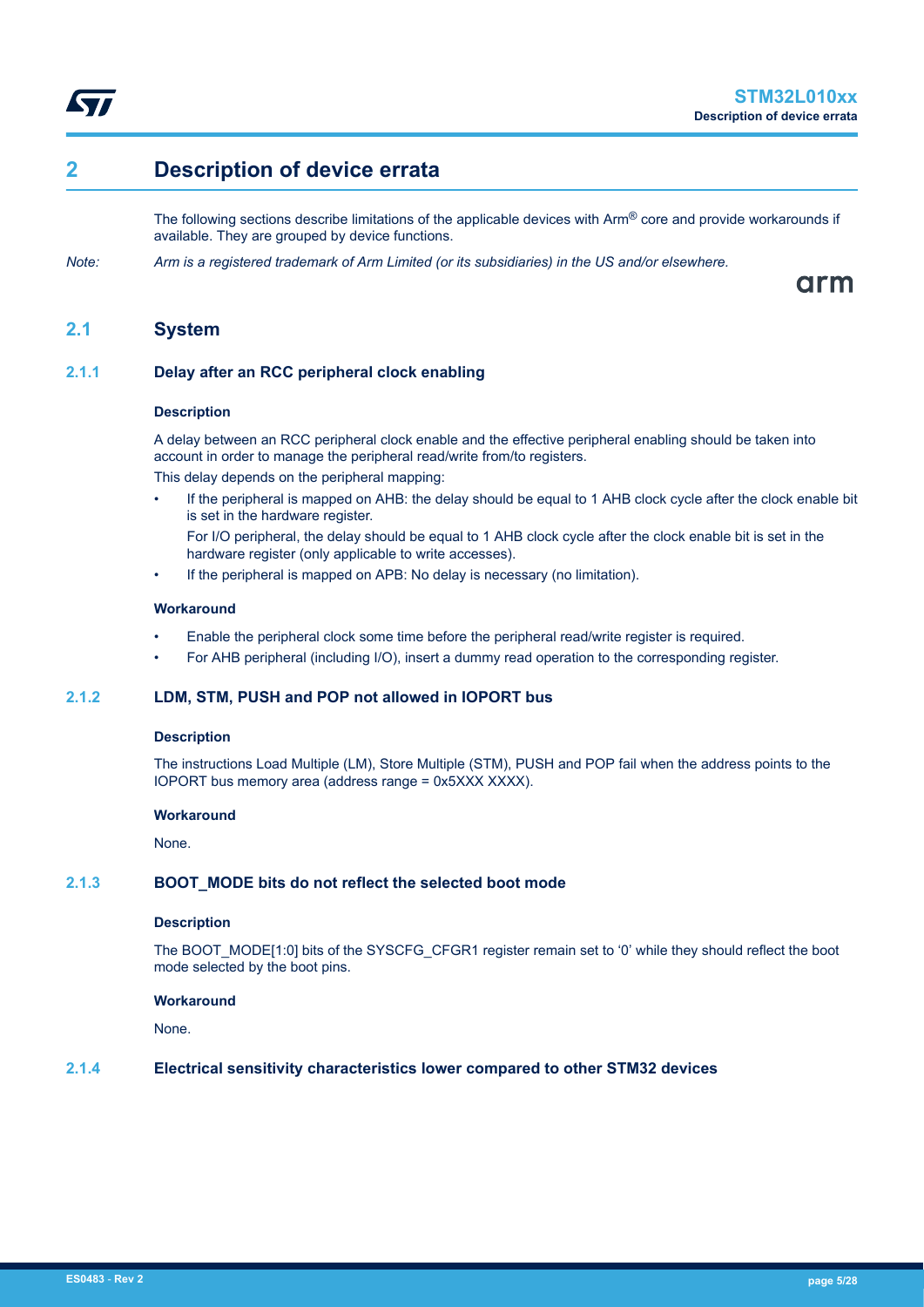<span id="page-5-0"></span>The ESD absolute maximum ratings are lower compared to some other STM32 devices:

- Electrostatic discharge voltage human body model ( $V_{ESD(HBM)}$ ) class is 1C instead of 2 and the maximum value is 1000 V instead of 2000 V.
- Electrostatic discharge voltage charge device model ( $V_{ESD(CDM)}$ ) class is C3 and the maximum value is 250 V instead of 500 V.

#### **Workaround**

None.

## **2.1.5 Interrupts masked when using dual-bank boot mechanism**

#### **Description**

When the dual-bank boot mechanism is enabled, either by setting BFB2 bit in FLASH\_OPTR register, the microcontroller starts executing the user code with bit 0 of the core priority mask register (PRIMASK) set. As a result, the interrupts are not serviced.

#### **Workaround**

Set bit 0 of PRIMASK register before activating any interrupt. See code below for an example:

\_\_ASM ("CPSIE i");

## **2.1.6 NSS pin synchronization required when using bootloader with SPI1 interface on TSSOP14 package**

## **Description**

When using the embedded bootloader with SPI1 interface on devices in TSSOP14 package, if the NSS pin is grounded (default status after device reset), SPI communications are not synchronized and the bootloader does not work.

To properly synchronize the SPI interface, an NSS pin falling edge is required before initiating communications.

#### **Workaround**

On devices in TSSOP14, toggle with NSS pin (PA14) after device reset.

# **2.2 GPIO**

## **2.2.1 Writing in byte mode to the GPIOx\_OTYPER register does not work**

## **Description**

The OTYPER[15:8] bits in GPIOx\_OTYPER register cannot be written in byte mode. This is valid for A, B, C, D and H ports.

However, the following operations are possible:

- OTYPER[15:8] bits can be written in half-word and word mode
- OTYPER[7:0] bits can be written in byte, half-word or word mode

#### **Workaround**

Program GPIOx\_OTYPER bits in half-word or word mode.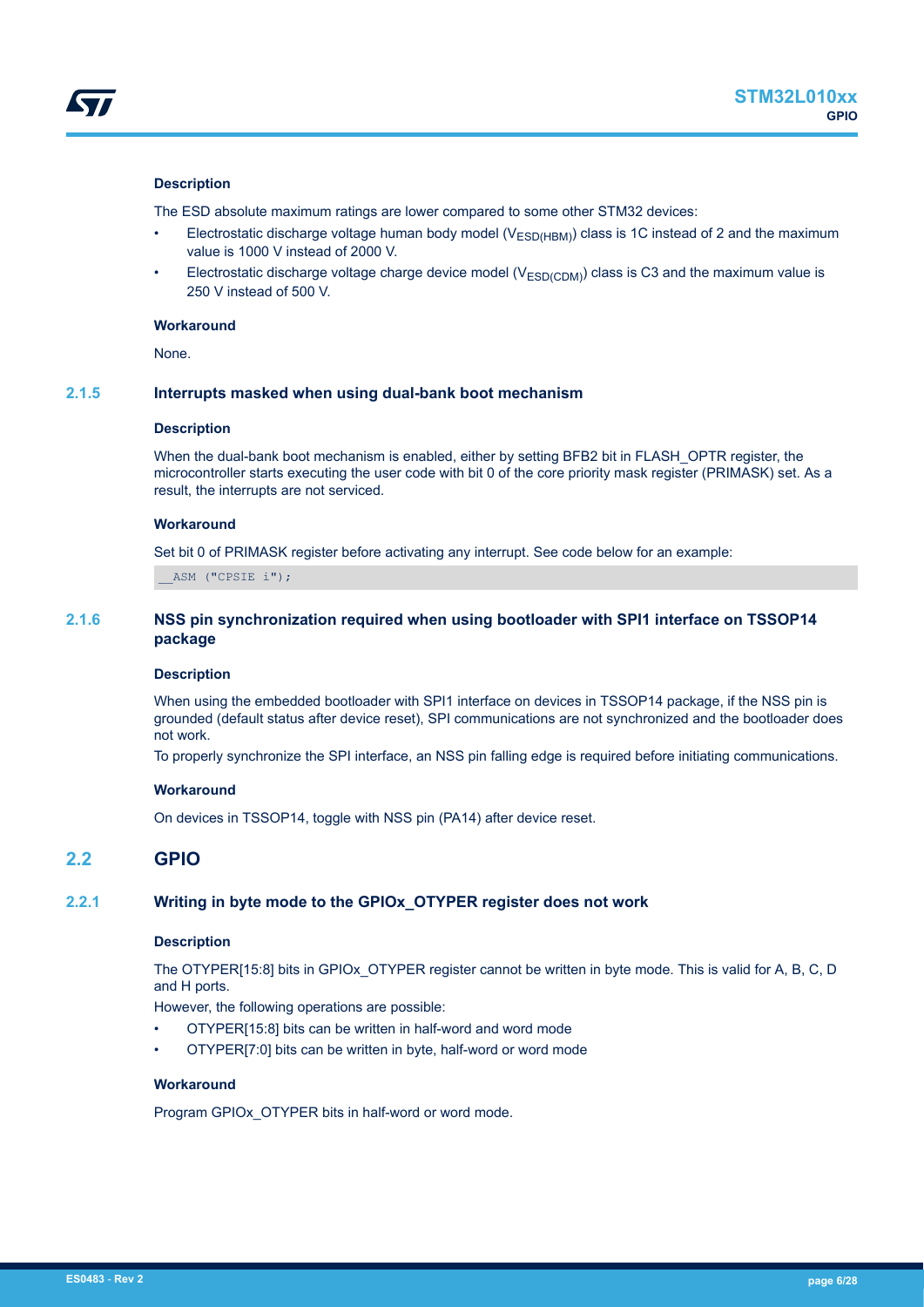# <span id="page-6-0"></span>**2.3 DMA**

## **2.3.1 DMA disable failure and error flag omission upon simultaneous transfer error and global flag clear**

## **Description**

Upon a data transfer error in a DMA channel x, both the specific TEIFx and the global GIFx flags are raised and the channel x is normally automatically disabled. However, if in the same clock cycle the software clears the GIFx flag (by setting the CGIFx bit of the DMA\_IFCR register), the automatic channel disable fails and the TEIFx flag is not raised.

This issue does not occur with ST's HAL software that does not use and clear the GIFx flag when the channel is active.

### **Workaround**

Do not clear GIFx flags when the channel is active. Instead, use HTIFx, TCIFx, and TEIFx specific event flags and their corresponding clear bits.

## **2.3.2 Byte and half-word accesses not supported**

#### **Description**

Some reference manual revisions may wrongly state that the DMA registers are byte- and half-word-accessible. Instead, the DMA registers must always be accessed through aligned 32-bit words. Byte or half-word write accesses cause an erroneous behavior.

ST's low-level driver and HAL software only use aligned 32-bit accesses to the DMA registers.

This is a description inaccuracy issue rather than a product limitation.

### **Workaround**

No application workaround is required.

## **2.4 ADC**

#### **2.4.1 Overrun flag is not set if EOC reset coincides with new conversion end**

#### **Description**

If the EOC flag is cleared by an ADC\_DR register read operation or by software during the same APB cycle in which the data from a new conversion are written in the ADC\_DR register, the overrun event duly occurs (which results in the loss of either current or new data) but the overrun flag (OVR) may stay low.

#### **Workaround**

Clear the EOC flag, by performing an ADC\_DR read operation or by software within less than one ADC conversion cycle period from the last conversion cycle end, in order to avoid the coincidence with the end of the new conversion cycle.

## **2.4.2 Writing ADC\_CFGR1 register while ADEN bit is set resets RES[1:0] bitfield**

## **Description**

Modifying the ADC\_CFGR1 register while ADC is enabled (ADEN set in ADC\_CR) and no conversion is ongoing (ADSTART cleared in ADC\_CR) resets RES[1:0] to 00 whatever the bitfield previous value.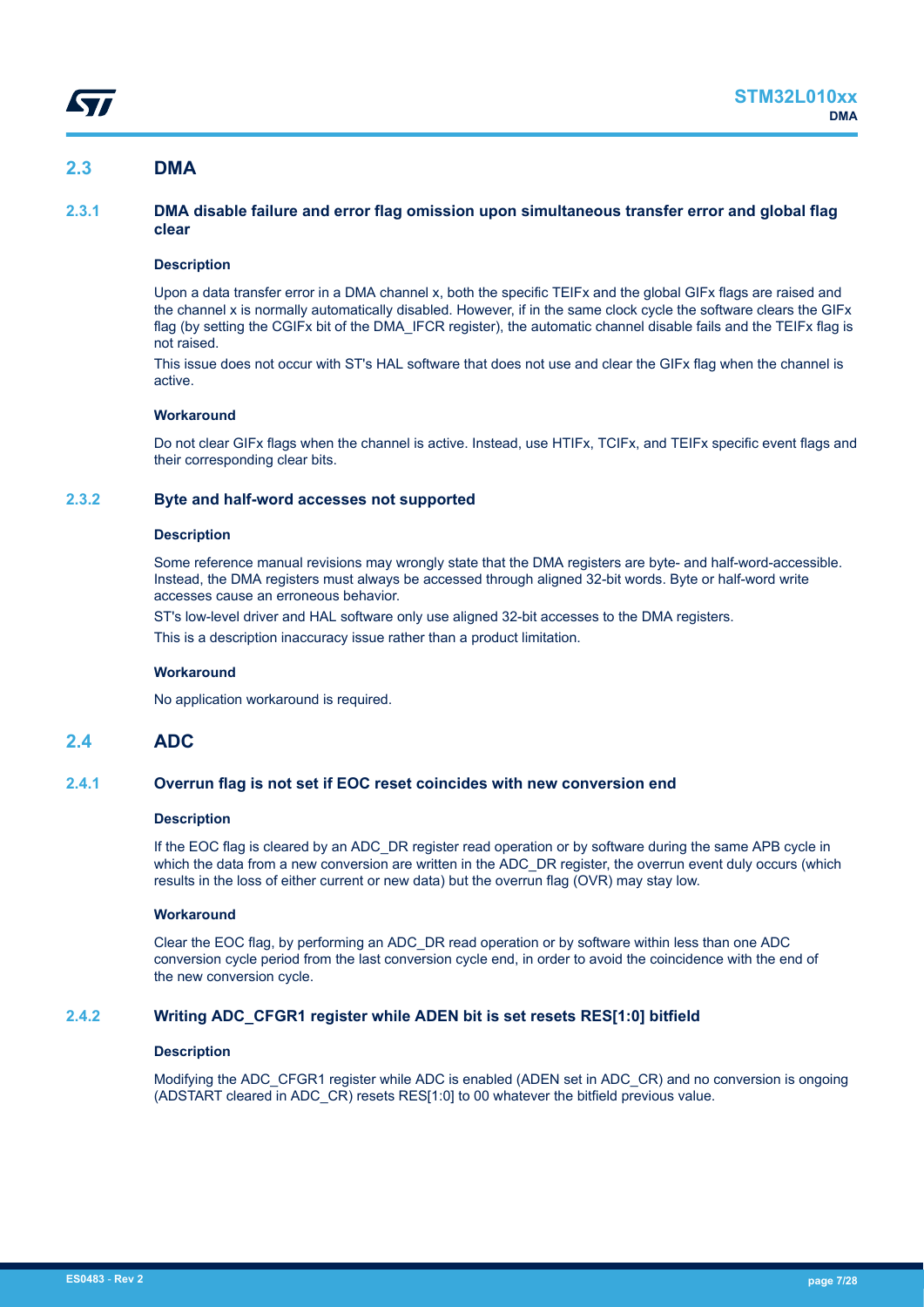<span id="page-7-0"></span>

#### **Workaround**

Apply the following sequence:

- 1. Set ADDIS to disable the ADC, and wait until ADEN is cleared.
- 2. Program the ADC\_CFGR1 register according to the application requirements.
- 3. Set ADEN bit.

#### **2.4.3 Out-of-threshold value is not detected in AWD1 Single mode**

#### **Description**

AWD1 analog watchdog does not detect that the result of a converted channel has reached the programmed threshold when the ADC operates in Single mode, performs a sequence of conversions, and one of the converted channels other than the first one is monitored by the AWD1 analog watchdog.

#### **Workaround**

Apply one of the following measures:

- Use a conversion sequence of one single channel.
- Configure the monitored channel as the first one of the sequence.

## **2.5 TIM**

## **2.5.1 TRGO and TRGO2 trigger output failure**

#### **Description**

Some reference manual revisions may omit the following information.

The timers can be linked using ITRx inputs and TRGOx outputs. Additionally, the TRGOx outputs can be used as triggers for other peripherals (for example ADC). Since this circuitry is based on pulse generation, care must be taken when initializing master and slave peripherals or when using different master/slave clock frequencies:

- If the master timer generates a trigger output pulse on TRGOx prior to have the destination peripheral clock enabled, the triggering system may fail.
- If the frequency of the destination peripheral is modified on-the-fly (clock prescaler modification), the triggering system may fail.

As a conclusion, the clock of the slave timer or slave peripheral must be enabled prior to receiving events from the master timer, and must not be changed on-the-fly while triggers are being received from the master timer. This is a documentation issue rather than a product limitation.

#### **Workaround**

No application workaround is required or applicable as long as the application handles the clock as indicated.

### **2.5.2 Consecutive compare event missed in specific conditions**

#### **Description**

Every match of the counter (CNT) value with the compare register (CCR) value is expected to trigger a compare event. However, if such matches occur in two consecutive counter clock cycles (as consequence of the CCR value change between the two cycles), the second compare event is missed for the following CCR value changes:

- in edge-aligned mode, from ARR to 0:
	- first compare event: CNT = CCR = ARR
	- second (missed) compare event: CNT = CCR = 0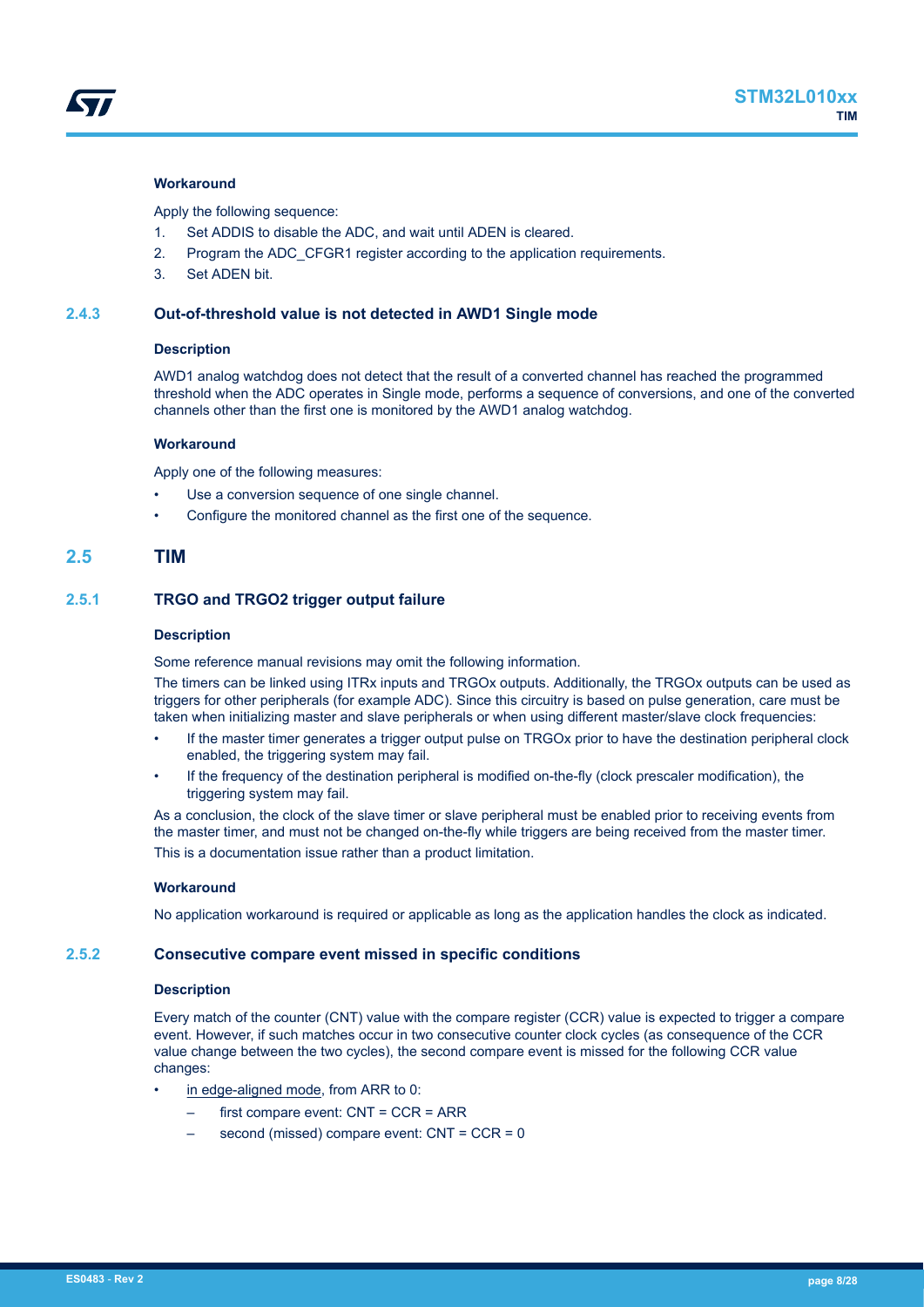

<span id="page-8-0"></span>

- in center-aligned mode while up-counting, from ARR-1 to ARR (possibly a new ARR value if the period is also changed) at the crest (that is, when  $TIMx$  RCR = 0):
	- first compare event:  $CNT = CCR = (ARR-1)$
	- second (missed) compare event: CNT = CCR = ARR
- in center-aligned mode while down-counting, from 1 to 0 at the valley (that is, when TIMx\_RCR = 0):
	- first compare event:  $CNT = CCR = 1$
	- second (missed) compare event: CNT = CCR = 0

This typically corresponds to an abrupt change of compare value aiming at creating a timer clock single-cyclewide pulse in toggle mode.

As a consequence:

- In toggle mode, the output only toggles once per counter period (squared waveform), whereas it is expected to toggle twice within two consecutive counter cycles (and so exhibit a short pulse per counter period).
- In center mode, the compare interrupt flag does note rise and the interrupt is not generated.

*Note: The timer output operates as expected in modes other than the toggle mode.*

#### **Workaround**

None.

## **2.5.3 Output compare clear not working with external counter reset**

## **Description**

The output compare clear event (ocref clr) is not correctly generated when the timer is configured in the following slave modes: Reset mode, Combined reset + trigger mode, and Combined gated + reset mode.

The PWM output remains inactive during one extra PWM cycle if the following sequence occurs:

- 1. The output is cleared by the ocref clr event.
- 2. The timer reset occurs before the programmed compare event.

#### **Workaround**

Apply one of the following measures:

- Use BKIN (or BKIN2 if available) input for clearing the output, selecting the Automatic output enable mode  $(AOE = 1)$ .
- Mask the timer reset during the PWM ON time to prevent it from occurring before the compare event (for example with a spare timer compare channel open-drain output connected with the reset signal, pulling the timer reset line down).

## **2.6 LPTIM**

#### **2.6.1 Device may remain stuck in LPTIM interrupt when entering Stop mode**

#### **Description**

This limitation occurs when disabling the low-power timer (LPTIM).

When the user application clears the ENABLE bit in the LPTIM CR register within a small time window around one LPTIM interrupt occurrence, then the LPTIM interrupt signal used to wake up the device from Stop mode may be frozen in active state. Consequently, when trying to enter Stop mode, this limitation prevents the device from entering low-power mode and the firmware remains stuck in the LPTIM interrupt routine.

This limitation applies to all Stop modes and to all instances of the LPTIM. Note that the occurrence of this issue is very low.

#### **Workaround**

In order to disable a low power timer (LPTIMx) peripheral, do not clear its ENABLE bit in its respective LPTIM\_CR register. Instead, reset the whole LPTIMx peripheral via the RCC controller by setting and resetting its respective LPTIMxRST bit in RCC\_APByRSTRz register.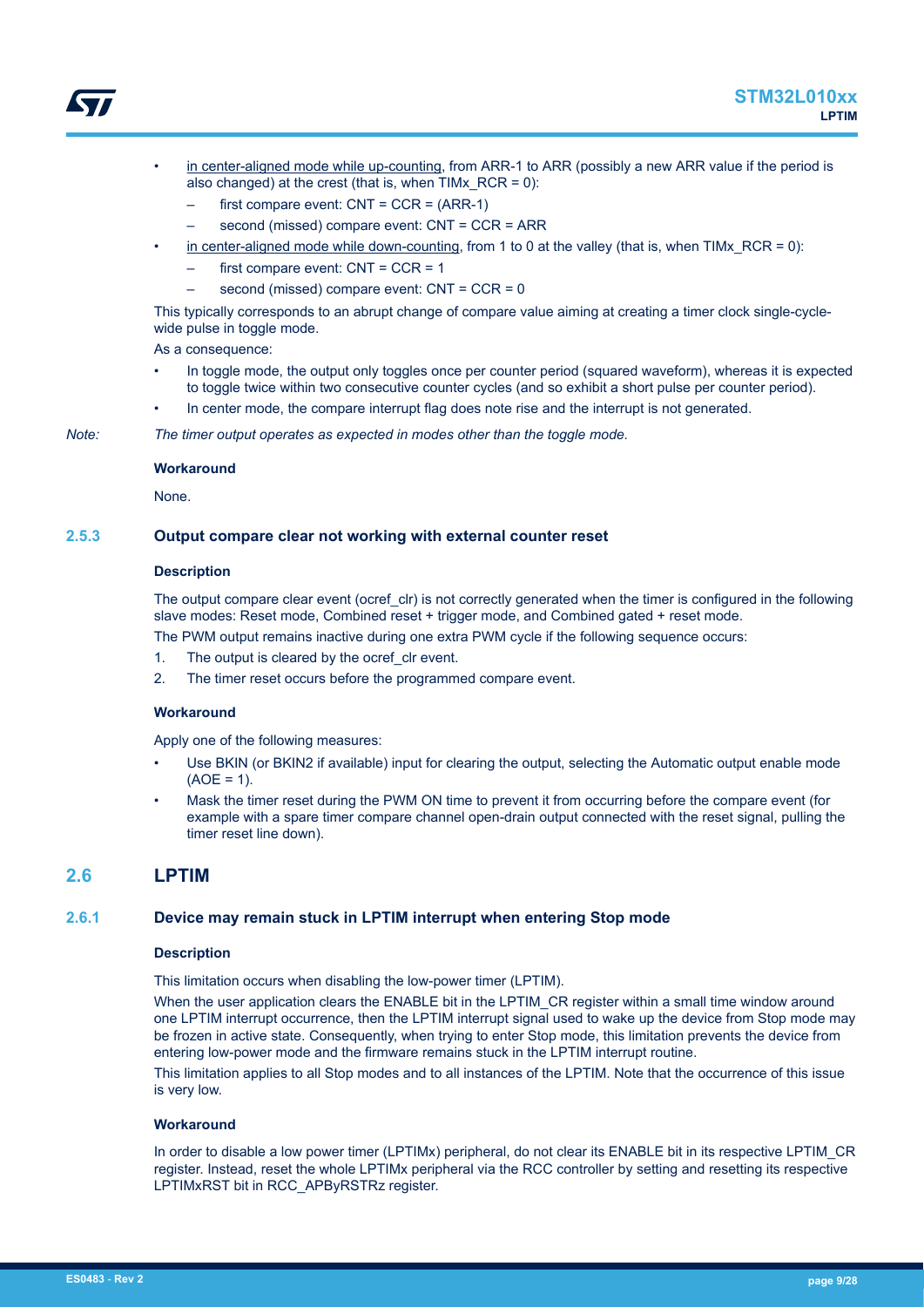<span id="page-9-0"></span>

## **2.6.2 Device may remain stuck in LPTIM interrupt when clearing event flag**

#### **Description**

This limitation occurs when the LPTIM is configured in interrupt mode (at least one interrupt is enabled) and the software clears any flag in LPTIM\_ISR register by writing its corresponding bit in LPTIM\_ICR register. If the interrupt status flag corresponding to a disabled interrupt is cleared simultaneously with a new event detection, the set and clear commands might reach the APB domain at the same time, leading to an asynchronous interrupt signal permanently stuck high.

This issue can occur either during an interrupt subroutine execution (where the flag clearing is usually done), or outside an interrupt subroutine.

Consequently, the firmware remains stuck in the LPTIM interrupt routine, and the device cannot enter Stop mode.

#### **Workaround**

To avoid this issue, it is strongly advised to follow the recommendations listed below:

- Clear the flag only when its corresponding interrupt is enabled in the interrupt enable register.
- If for specific reasons, it is required to clear some flags that have corresponding interrupt lines disabled in the interrupt enable register, it is recommended to clear them during the current subroutine prior to those which have corresponding interrupt line enabled in the interrupt enable register.

Flags must not be cleared outside the interrupt subroutine.

*Note: The proper clear sequence is already implemented in the HAL\_LPTIM\_IRQHandler in the STM32Cube.*

## **2.6.3 LPTIM events and PWM output are delayed by 1 kernel clock cycle**

#### **Description**

The compare match event (CMPM), auto reload match event (ARRM), PWM output level and interrupts are updated with a delay of one kernel clock cycle.

Consequently, it is not possible to generate PWM with a duty cycle of 0% or 100%.

The following waveform gives the example of PWM output mode and the effect of the delay:



#### **Workaround**

Set the compare value to the desired value minus 1. For instance in order to generate a compare match when LPTM  $CNT = 0x08$ , set the compare value to 0x07.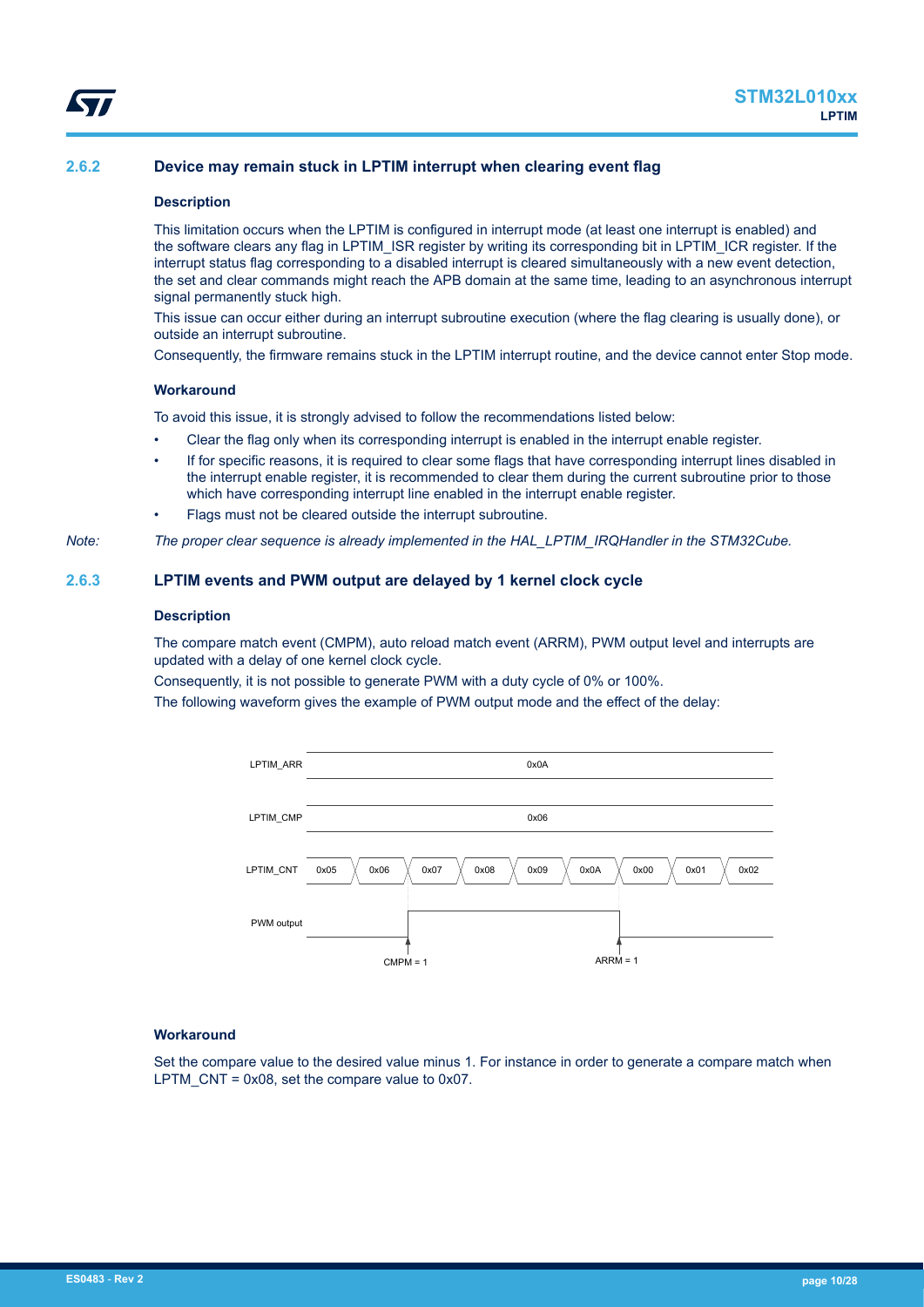# <span id="page-10-0"></span>**2.7 RTC and TAMP**

## **2.7.1 Spurious tamper detection when disabling the tamper channel**

#### **Description**

If the tamper detection is configured for detecting on the falling edge event (TAMPFLT = 00 and TAMPxTRG = 1) and if the tamper event detection is disabled when the tamper pin is at high level, a false tamper event is detected.

## **Workaround**

None.

## **2.7.2 RTC calendar registers are not locked properly**

#### **Description**

When reading the calendar registers with BYPSHAD = 0, the RTC\_TR and RTC\_DR registers may not be locked after reading the RTC\_SSR register. This happens if the read operation is initiated one APB clock period before the shadow registers are updated. This can result in a non-consistency of the three registers. Similarly, the RTC\_DR register can be updated after reading the RTC\_TR register instead of being locked.

#### **Workaround**

Apply one of the following measures:

- use BYPSHAD = 1 mode (bypass shadow registers), or
- if BYPSHAD = 0, read SSR again after reading SSR/TR/DR to confirm that SSR is still the same, otherwise read the values again.

#### **2.7.3 RTC interrupt can be masked by another RTC interrupt**

## **Description**

One RTC interrupt request can mask another RTC interrupt request if they share the same EXTI configurable line. For example, interrupt requests from Alarm A and Alarm B or those from tamper and timestamp events are OR-ed to the same EXTI line (refer to the *EXTI line connections* table in the *Extended interrupt and event controller (EXTI)* section of the reference manual).

The following code example and figure illustrate the failure mechanism: The Alarm A event is lost (fails to generate interrupt) as it occurs in the failure window, that is, after checking the Alarm A event flag but before the effective clear of the EXTI interrupt flag by hardware. The effective clear of the EXTI interrupt flag is delayed with respect to the software instruction to clear it.

### Alarm interrupt service routine:

```
void RTC_Alarm_IRQHandler(void)
{
     CLEAR ALARM EXTI(); /* Clear the EXTI line flag for RTC alarms*/
     If(ALRAF) \overline{A} Check if Alarm A triggered ISR */
\overline{\phantom{a}}CLEAR FLAG(ALRAF); /* Clear the Alarm A interrupt pending bit */
          PROCESS AlarmAEvent(); /* Process Alarm A event */
\left\{\begin{array}{cc} 1 & 1 \\ 1 & 1 \end{array}\right\} If(ALRBF) /* Check if Alarm B triggered ISR */
      {
          CLEAR FLAG(ALRBF); /* Clear the Alarm B interrupt pending bit */ PROCESS_AlarmBEvent(); /* Process Alarm B event */
\left\{\begin{array}{cc} 1 & 1 \\ 1 & 1 \end{array}\right\}}
```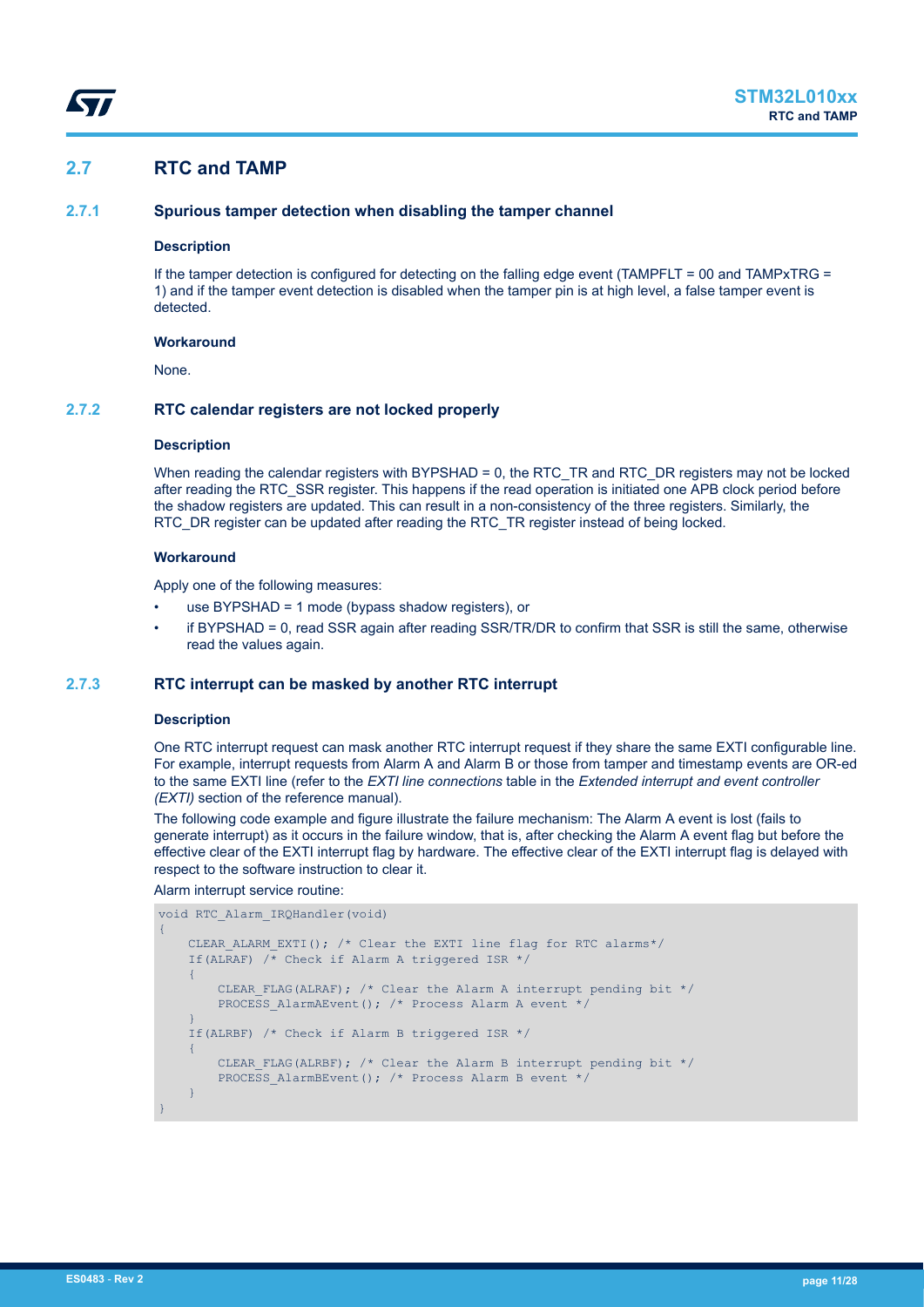## **Figure 1. Masked RTC interrupt**

<span id="page-11-0"></span>

## **Workaround**

In the interrupt service routine, apply three consecutive event flag ckecks - source one, source two, and source one again, as in the following code example:

```
void RTC_Alarm_IRQHandler(void)
{
     CLEAR_ALARM_EXTI(); /* Clear the EXTI's line Flag for RTC Alarm */
     If(ALRAF) /* Check if AlarmA triggered ISR */
    \left\{ \right.CLEAR FLAG(ALRAF); /* Clear the AlarmA interrupt pending bit */
        PROCESS AlarmAEvent(); /* Process AlarmA Event */
     }
     If(ALRBF) /* Check if AlarmB triggered ISR */
      {
         CLEAR FLAG(ALRBF); /* Clear the AlarmB interrupt pending bit */
         PROCESS AlarmBEvent(); /* Process AlarmB Event */
     }
     If(ALRAF) /* Check if AlarmA triggered ISR */
     {
         CLEAR FLAG(ALRAF); /* Clear the AlarmA interrupt pending bit */
         PROCESS AlarmAEvent(); /* Process AlarmA Event */
\left\{\begin{array}{cc} 1 & 1 \\ 1 & 1 \end{array}\right\}}
```
## **2.7.4 Calendar initialization may fail in case of consecutive INIT mode entry**

#### **Description**

If the INIT bit of the RTC\_ISR register is set between one and two RTCCLK cycles after being cleared, the INITF flag is set immediately instead of waiting for synchronization delay (which should be between one and two RTCCLK cycles), and the initialization of registers may fail.

Depending on the INIT bit clearing and setting instants versus the RTCCLK edges, it can happen that, after being immediately set, the INITF flag is cleared during one RTCCLK period then set again. As writes to calendar registers are ignored when INITF is low, a write during this critical period might result in the corruption of one or more calendar registers.

#### **Workaround**

After existing the initialization mode, clear the BYPSHAD bit (if set) then wait for RSF to rise, before entering the initialization mode again.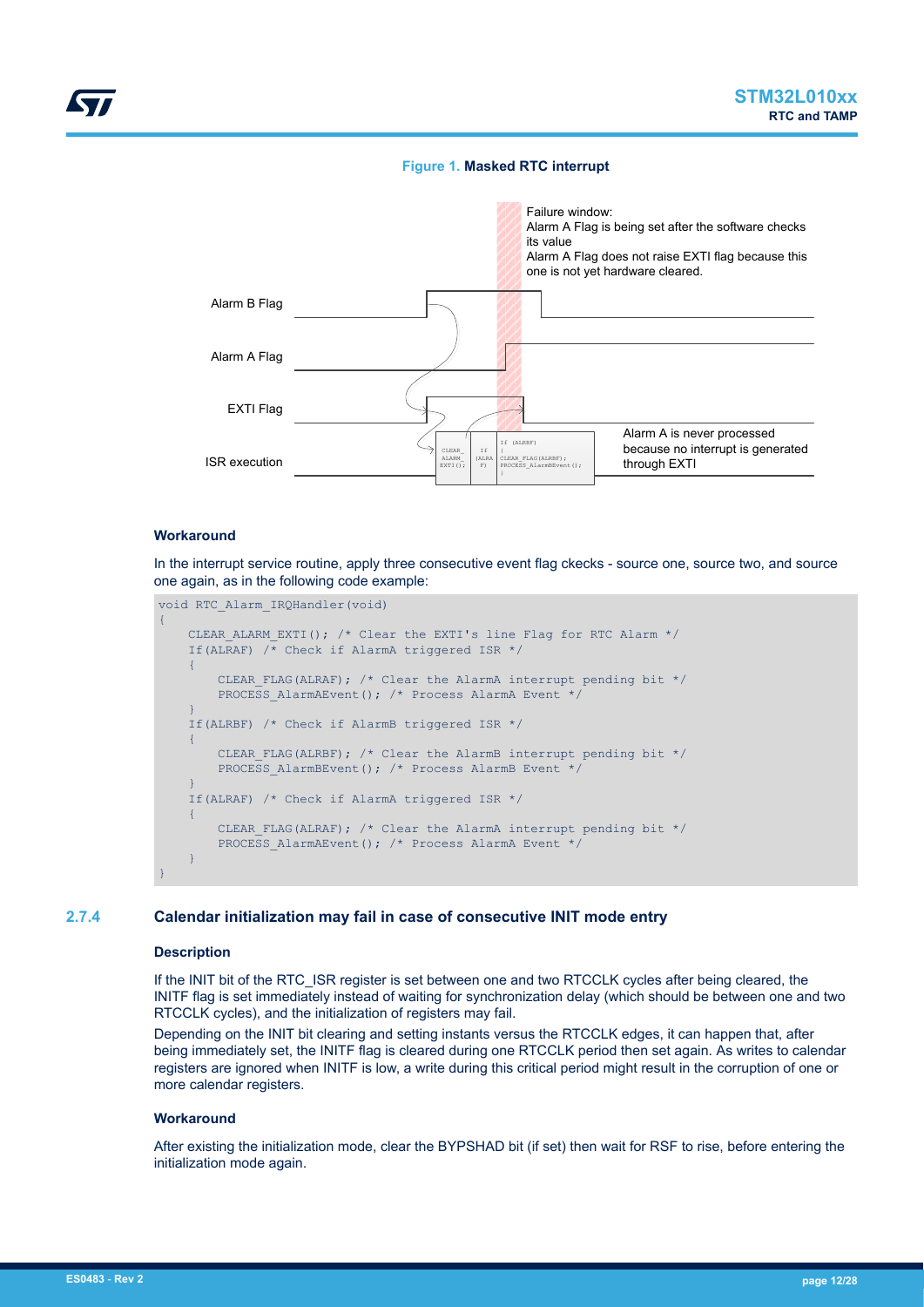<span id="page-12-0"></span>

*Note: It is recommended to write all registers in a single initialization session to avoid accumulating synchronization delays.*

## **2.7.5 Alarm flag may be repeatedly set when the core is stopped in debug**

### **Description**

When the core is stopped in debug mode, the clock is supplied to subsecond RTC alarm downcounter even though the device is configured to stop the RTC in debug.

As a consequence, when the subsecond counter is used for alarm condition (the MASKSS[3:0] bitfield of the RTC\_ALRMASSR and/or RTC\_ALRMBSSR register set to a non-zero value) and the alarm condition is met just before entering a breakpoint or printf, the ALRAF and/or ALRBF flag of the RTC\_SR register is repeatedly set by hardware during the breakpoint or printf, which makes any tentative to clear the flag(s) ineffective.

#### **Workaround**

None.

## **2.7.6 Detection of a tamper event occurring before enabling the tamper detection is not supported in edge detection mode**

#### **Description**

When the tamper detection is enabled in edge detection mode (TAMPFLT=00):

- When TAMPxTRG=0 (rising edge detection): if the tamper input is already high before enabling the tamper detection, the tamper event may or may not be detected when enabling the tamper detection. The probability to detect it increases with the APB frequency.
- When TAMPxTRG=1 (falling edge detection): if the tamper input is already low before enabling the tamper detection, the tamper event is not detected when enabling the tamper detection.

## **Workaround**

The I/O state should be checked by software in the GPIO registers, just after enabling the tamper detection and before writing sensitive values in the backup registers, in order to ensure that no active edge occurred before enabling the tamper event detection.

## **2.8 I2C**

## **2.8.1 10-bit master mode: new transfer cannot be launched if first part of the address is not acknowledged by the slave**

#### **Description**

An I<sup>2</sup>C-bus master generates STOP condition upon non-acknowledge of I<sup>2</sup>C address that it sends. This applies to 7-bit address as well as to each byte of 10-bit address.

When the MCU set as  $1^2C$ -bus master transmits a 10-bit address of which the first byte (5-bit header + 2 MSBs of the address + direction bit) is not acknowledged, the MCU duly generates STOP condition but it then cannot start any new I<sup>2</sup>C-bus transfer. In this spurious state, the NACKF flag of the I2C\_ISR register and the START bit of the I2C CR2 register are both set, while the START bit should normally be cleared.

#### **Workaround**

In 10-bit-address master mode, if both NACKF flag and START bit get simultaneously set, proceed as follows:

- 1. Wait for the STOP condition detection (STOPF = 1 in I2C\_ISR register).
- 2. Disable the I2C peripheral.
- 3. Wait for a minimum of three APB cycles.
- 4. Enable the I2C peripheral again.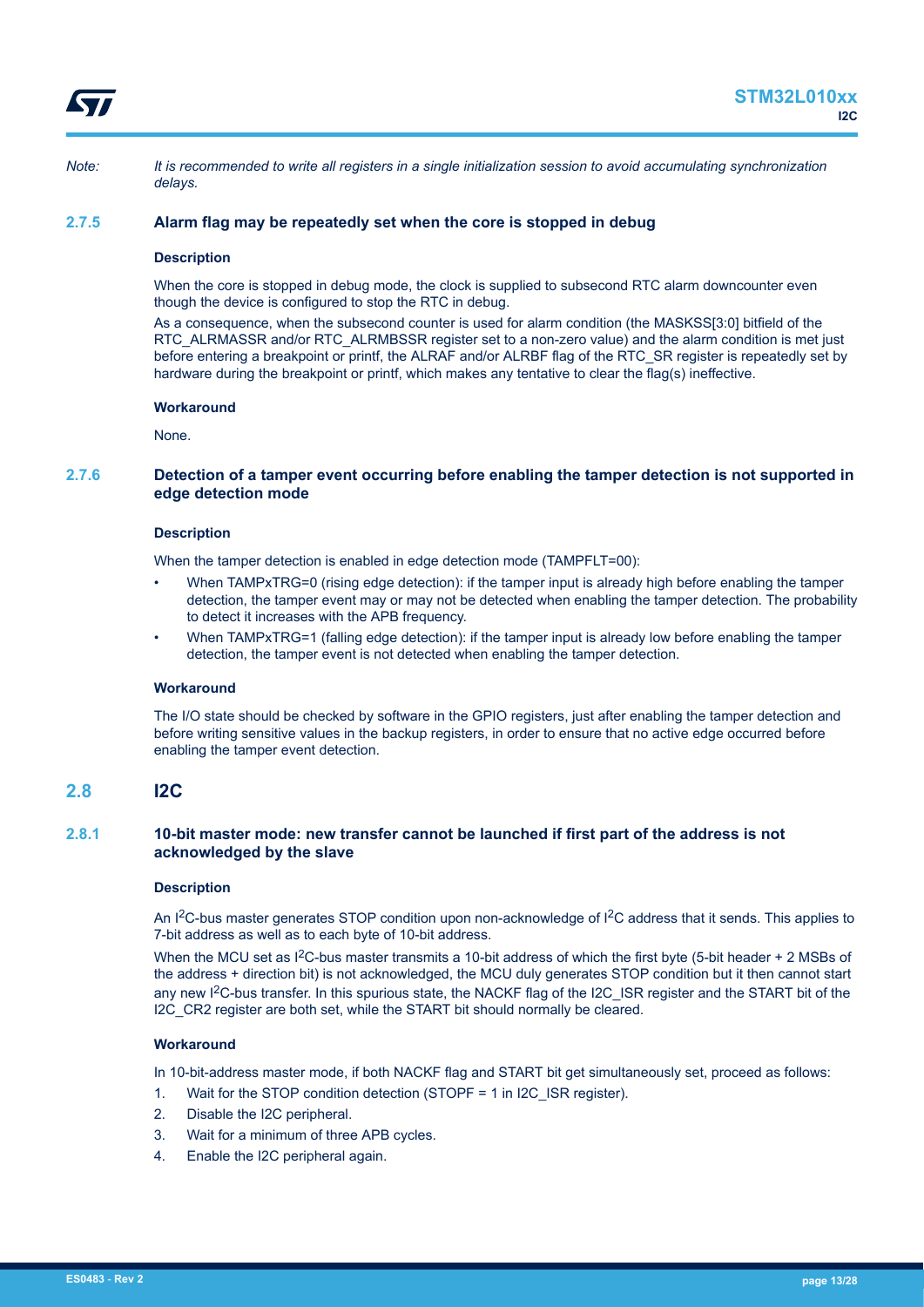## <span id="page-13-0"></span>**2.8.2 Wrong behavior in Stop mode**

#### **Description**

The correct use of the I2C peripheral is to disable it (PE = 0) before entering Stop mode, and re-enable it when back in Run mode.

Some reference manual revisions may omit this information.

Failure to respect the above while the MCU operating as slave or as master in multi-master topology enters Stop mode during a transfer ongoing on the I<sup>2</sup>C-bus may lead to the following:

- 1. BUSY flag is wrongly set when the MCU exits Stop mode. This prevents from initiating a transfer in master mode, as the START condition cannot be sent when BUSY is set.
- 2. If clock stretching is enabled (NOSTRETCH = 0), the SCL line is pulled low by I2C and the transfer stalled as long as the MCU remains in Stop mode.

The occurrence of such condition depends on the timing configuration, peripheral clock frequency, and I <sup>2</sup>C-bus frequency.

This is a description inaccuracy issue rather than a product limitation.

## **Workaround**

No application workaround is required.

## **2.8.3 Wrong data sampling when data setup time (tSU;DAT) is shorter than one I2C kernel clock period**

#### **Description**

The I<sup>2</sup>C-bus specification and user manual specify a minimum data setup time (t<sub>SU;DAT</sub>) as:

- 250 ns in Standard mode
- 100 ns in Fast mode
- 50 ns in Fast mode Plus

The device does not correctly sample the I<sup>2</sup>C-bus SDA line when  $t_{SU;DAT}$  is smaller than one I2C kernel clock (I2C-bus peripheral clock) period: the previous SDA value is sampled instead of the current one. This can result in a wrong receipt of slave address, data byte, or acknowledge bit.

#### **Workaround**

Increase the I2C kernel clock frequency to get I2C kernel clock period within the transmitter minimum data setup time. Alternatively, increase transmitter's minimum data setup time. If the transmitter setup time minimum value corresponds to the minimum value provided in the  $12C$ -bus standard, the minimum I2CCLK frequencies are as follows:

- In Standard mode, if the transmitter minimum setup time is 250 ns, the I2CCLK frequency must be at least 4 MHz.
- In Fast mode, if the transmitter minimum setup time is 100 ns, the I2CCLK frequency must be at least 10 MHz.
- In Fast-mode Plus, if the transmitter minimum setup time is 50 ns, the I2CCLK frequency must be at least 20 MHz.

## **2.8.4 Spurious bus error detection in master mode**

#### **Description**

In master mode, a bus error can be detected spuriously, with the consequence of setting the BERR flag of the I2C\_SR register and generating bus error interrupt if such interrupt is enabled. Detection of bus error has no effect on the I<sup>2</sup>C-bus transfer in master mode and any such transfer continues normally.

## **Workaround**

If a bus error interrupt is generated in master mode, the BERR flag must be cleared by software. No other action is required and the ongoing transfer can be handled normally.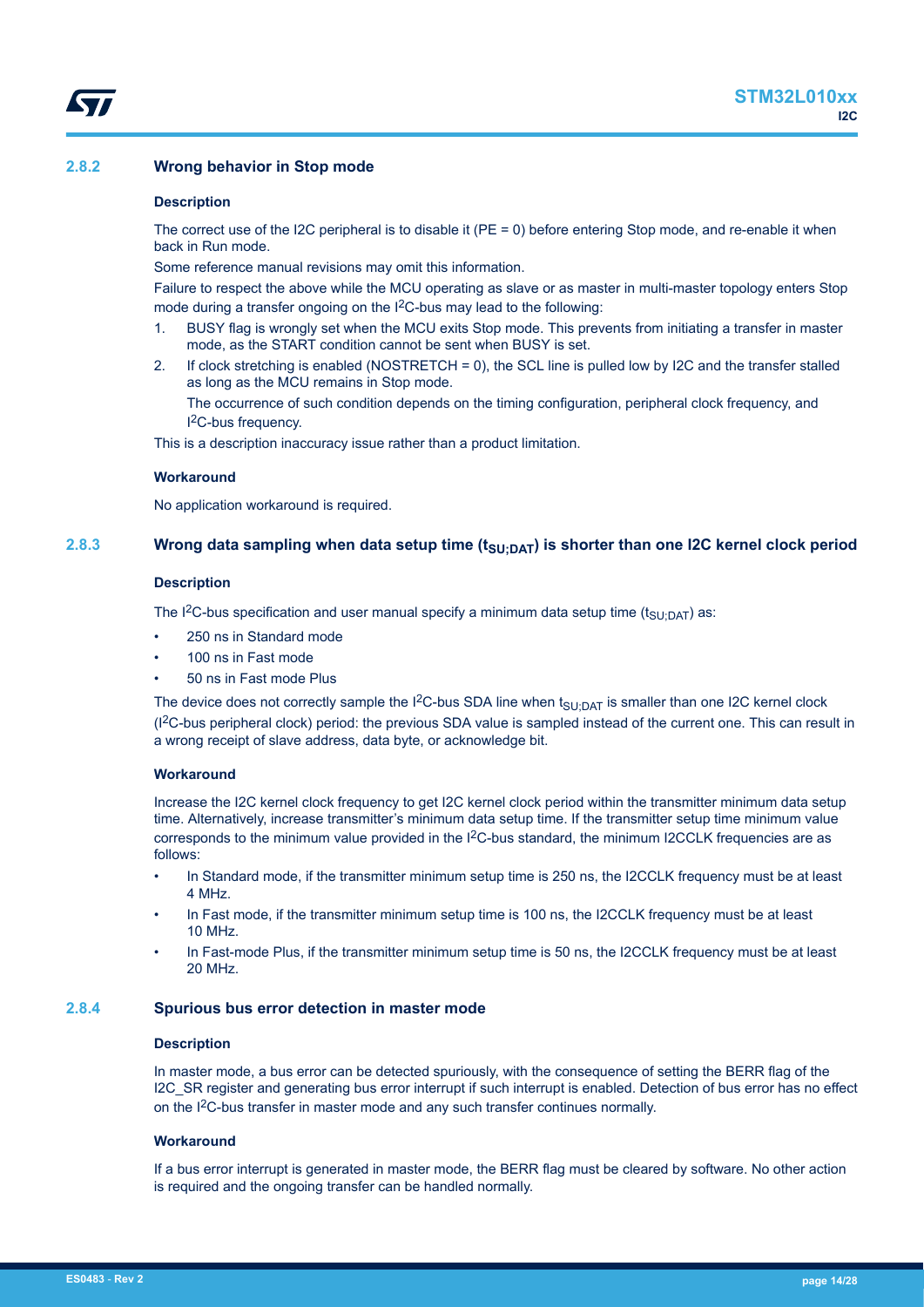## <span id="page-14-0"></span>**Description**

If in master receiver mode or slave receive mode with SBC = 1 the following conditions are all met:

- $l^2C$ -bus stretching is enabled (NOSTRETCH = 0)
- RELOAD bit of the I2C\_CR2 register is set
- NBYTES bitfield of the I2C CR2 register is set to N greater than 1
- byte N is received on the  $1<sup>2</sup>C$ -bus, raising the TCR flag
- N 1 byte is not yet read out from the data register at the instant TCR is raised,

then the SCL line is pulled low (I<sup>2</sup>C-bus clock stretching) and the transfer of the byte N from the shift register to the data register inhibited until the byte N-1 is read and NBYTES bitfield reloaded with a new value, the latter of which also clears the TCR flag. As a consequence, the software cannot get the byte N and use its content before setting the new value into the NBYTES field.

## **Workaround**

- In master mode or in slave mode with SBC = 1, use the reload mode with NBYTES = 1.
- In master receiver mode, if the number of bytes to transfer is greater than 255, do not use the reload mode. Instead, split the transfer into sections not exceeding 255 bytes and separate them with repeated START conditions.
- Make sure, for example through the use of DMA, that the byte N 1 is always read before the TCR flag is raised.

The last workaround in the list must be evaluated carefully for each application as the timing depends on factors such as the bus speed, interrupt management, software processing latencies, and DMA channel priority.

## **2.8.6 Spurious master transfer upon own slave address match**

#### **Description**

When the device is configured to operate at the same time as master and slave (in a multi- master  $1^2C$ -bus application), a spurious master transfer may occur under the following condition:

- Another master on the bus is in process of sending the slave address of the device (the bus is busy).
- The device initiates a master transfer by bit set before the slave address match event (the ADDR flag set in the I2C\_ISR register) occurs.
- After the ADDR flag is set:
	- the device does not write I2C\_CR2 before clearing the ADDR flag, or
	- the device writes I2C\_CR2 earlier than three I2C kernel clock cycles before clearing the ADDR flag

In these circumstances, even though the START bit is automatically cleared by the circuitry handling the ADDR flag, the device spuriously proceeds to the master transfer as soon as the bus becomes free. The transfer configuration depends on the content of the I2C\_CR2 register when the master transfer starts. Moreover, if the I2C\_CR2 is written less than three kernel clocks before the ADDR flag is cleared, the I2C peripheral may fall into an unpredictable state.

## **Workaround**

Upon the address match event (ADDR flag set), apply the following sequence.

Normal mode (SBC = 0):

1. Set the ADDRCF bit.

2. Before Stop condition occurs on the bus, write I2C\_CR2 with the START bit low.

Slave byte control mode (SBC = 1):

- 1. Write I2C\_CR2 with the slave transfer configuration and the START bit low.
- 2. Wait for longer than three I2C kernel clock cycles.
- 3. Set the ADDRCF bit.
- 4. Before Stop condition occurs on the bus, write I2C\_CR2 again with its current value.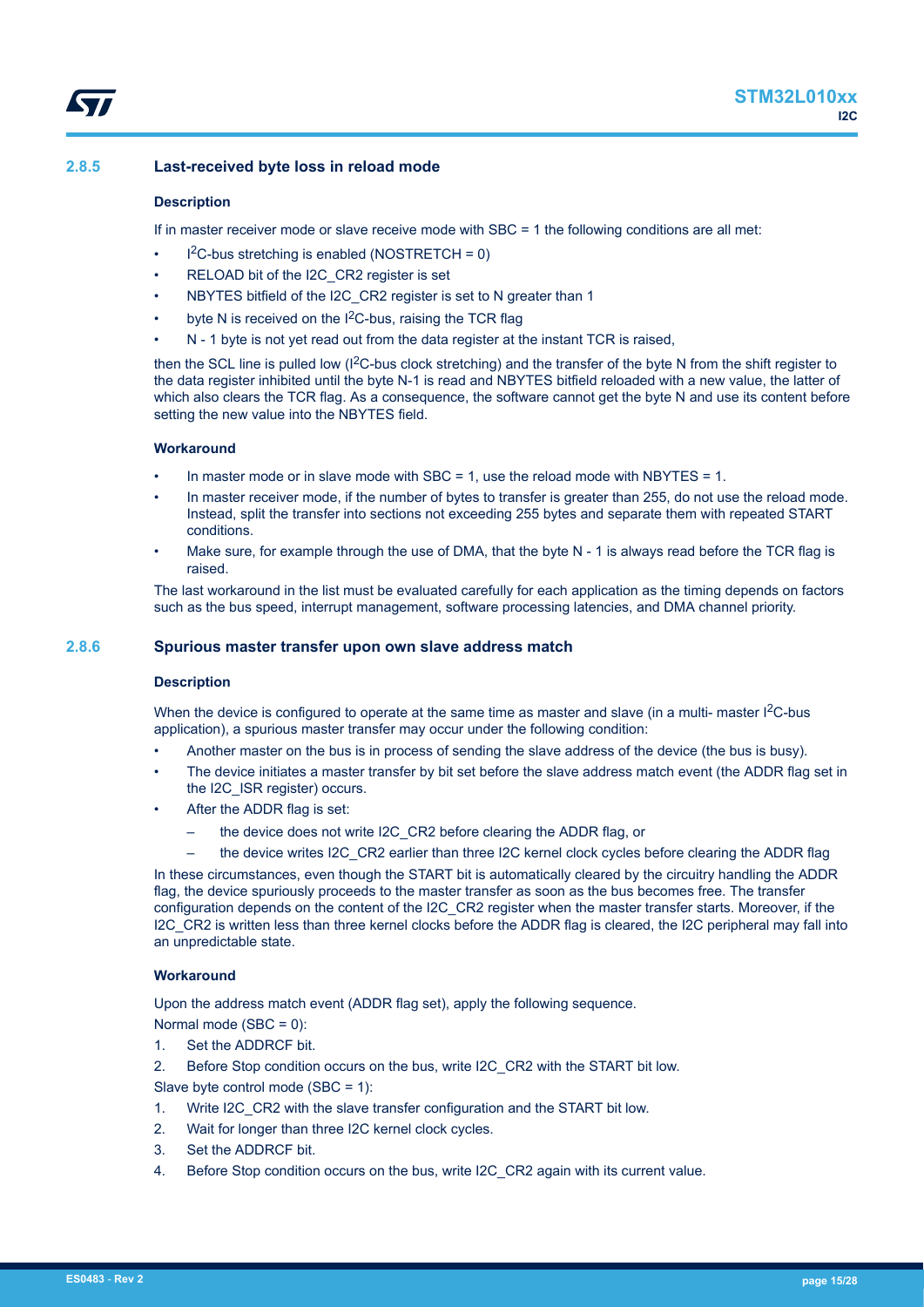<span id="page-15-0"></span>The time for the software application to write the I2C\_CR2 register before the Stop condition is limited, as the clock stretching (if enabled), is aborted when clearing the ADDR flag.

Polling the BUSY flag before requesting the master transfer is not a reliable workaround as the bus may become busy between the BUSY flag check and the write into the I2C\_CR2 register with the START bit set.

## **2.8.7 START bit is cleared upon setting ADDRCF, not upon address match**

#### **Description**

Some reference manual revisions may state that the START bit of the I2C\_CR2 register is cleared upon slave address match event.

Instead, the START bit is cleared upon setting, by software, the ADDRCF bit of the I2C\_ICR register, which does not guarantee the abort of master transfer request when the device is being addressed as slave. This product limitation and its workaround are the subject of a separate erratum.

#### **Workaround**

No application workaround is required for this description inaccuracy issue.

#### **2.8.8 OVR flag not set in underrun condition**

#### **Description**

In slave transmission with clock stretching disabled (NOSTRETCH = 1 in the I2C\_CR1 register), an underrun condition occurs if the current byte transmission is completed on the I2C bus, and the next data is not yet written in the TXDATA[7:0] bitfield. In this condition, the device is expected to set the OVR flag of the I2C\_ISR register and send 0xFF on the bus.

However, if the I2C\_TXDR is written within the interval between two I2C kernel clock cycles before and three APB clock cycles after the start of the next data transmission, the OVR flag is not set, although the transmitted value is 0xFF.

#### **Workaround**

None.

#### **2.8.9 Transmission stalled after first byte transfer**

#### **Description**

When the first byte to transmit is not prepared in the TXDATA register, two bytes are required successively, through TXIS status flag setting or through a DMA request. If the first of the two bytes is written in the I2C\_TXDR register in less than two I2C kernel clock cycles after the TXIS/DMA request, and the ratio between APB clock and I2C kernel clock frequencies is between 1.5 and 3, the second byte written in the I2C\_TXDR is not internally detected. This causes a state in which the I2C peripheral is stalled in master mode or in slave mode, with clock stretching enabled (NOSTRETCH = 0). This state can only be released by disabling the peripheral ( $PE = 0$ ) or by resetting it.

#### **Workaround**

Apply one of the following measures:

- Write the first data in I2C\_TXDR before the transmission starts.
- Set the APB clock frequency so that its ratio with respect to the I2C kernel clock frequency is lower than 1.5 or higher than 3.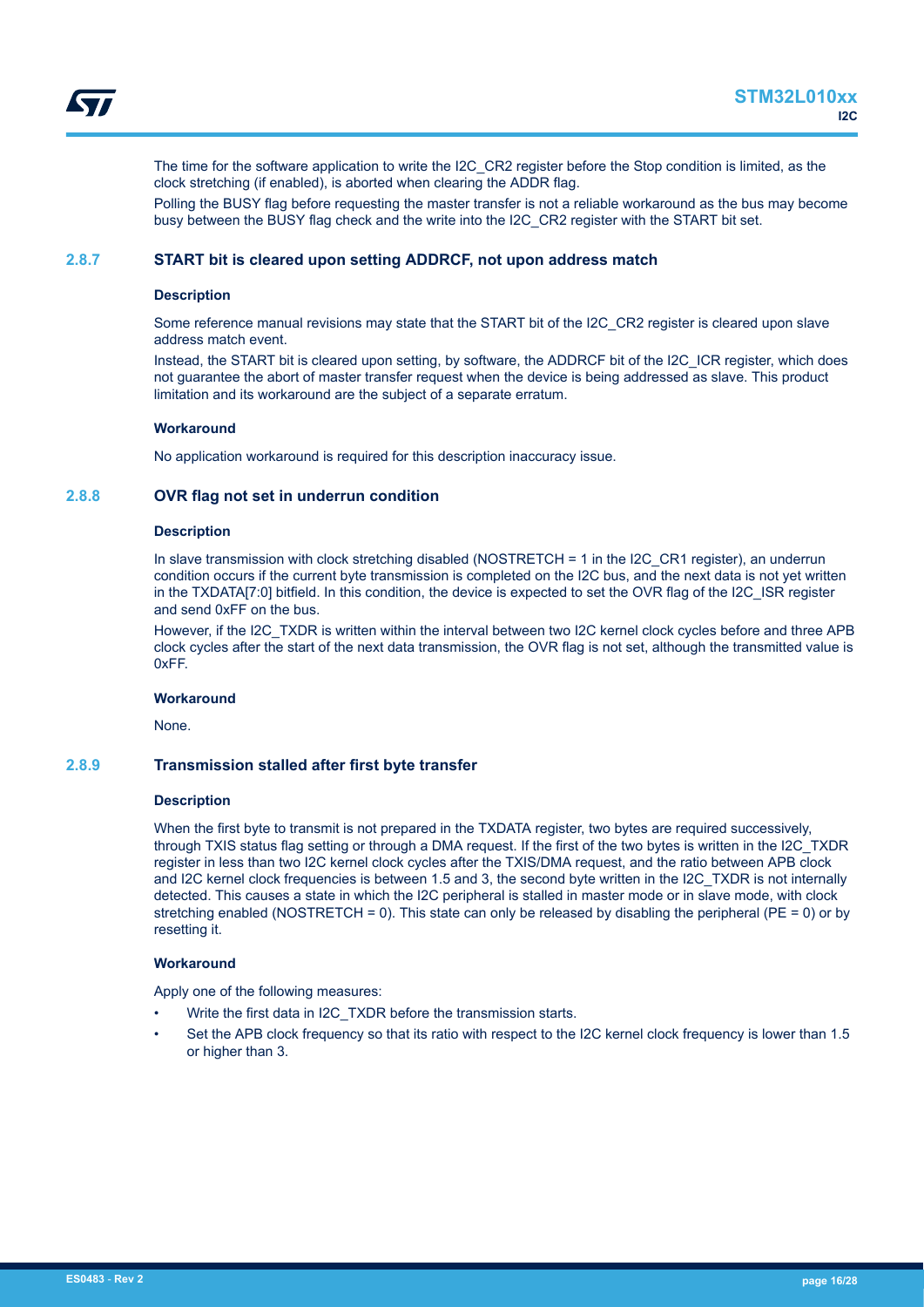# <span id="page-16-0"></span>**2.9 USART**

## **2.9.1 Non-compliant sampling for NACK signal from smartcard**

## **Description**

According to ISO/IEC 7816-3 standard, when a character parity error is detected, the receiver must assert a NACK signal, by pulling the transmit line low for one ETU period, at 10.3 to 10.7 ETU after the character START bit falling edge. The transmitter is expected to sample the line for NACK (for low level) from 10.8 to 11.2 ETU after the character START bit falling edge.

Instead, the USART peripheral in Smartcard mode samples the transmit line for NACK from 10.3 to 10.7 ETU after the character START bit falling edge. This is unlikely to cause issues with receivers (smartcards) that respect the ISO/IEC 7816-3 standard. However, it may cause issues with respect to certification.

#### **Workaround**

None.

## **2.9.2 Break request preventing TC flag from being set**

## **Description**

After the end of transmission of data (D1), the transmission complete (TC) flag is not set when the following condition is met:

- CTS hardware flow control is enabled
- D1 transmission is in progress
- a break transfer is requested before the end of D1 transfer
- CTS is de-asserted before the end of D1 transfer

As a consequence, an application relying on the TC flag fails to detect the end of data transfer.

#### **Workaround**

In the application, only allow break request after the TC flag is set.

## **2.9.3 RTS is active while RE = 0 or UE = 0**

## **Description**

The RTS line is driven low as soon as RTSE bit is set, even if the USART is disabled (UE = 0) or the receiver is disabled  $(RE = 0)$ , that is, not ready to receive data.

#### **Workaround**

Upon setting the UE and RE bits, configure the I/O used for RTS into alternate function.

## **2.9.4 Receiver timeout counter wrong start in two-stop-bit configuration**

## **Description**

In two-stop-bit configuration, the receiver timeout counter starts counting from the end of the second stop bit of the last character instead of starting from the end of the first stop bit.

## **Workaround**

Subtract one bit duration from the value in the RTO bitfield of the USARTx\_RTOR register.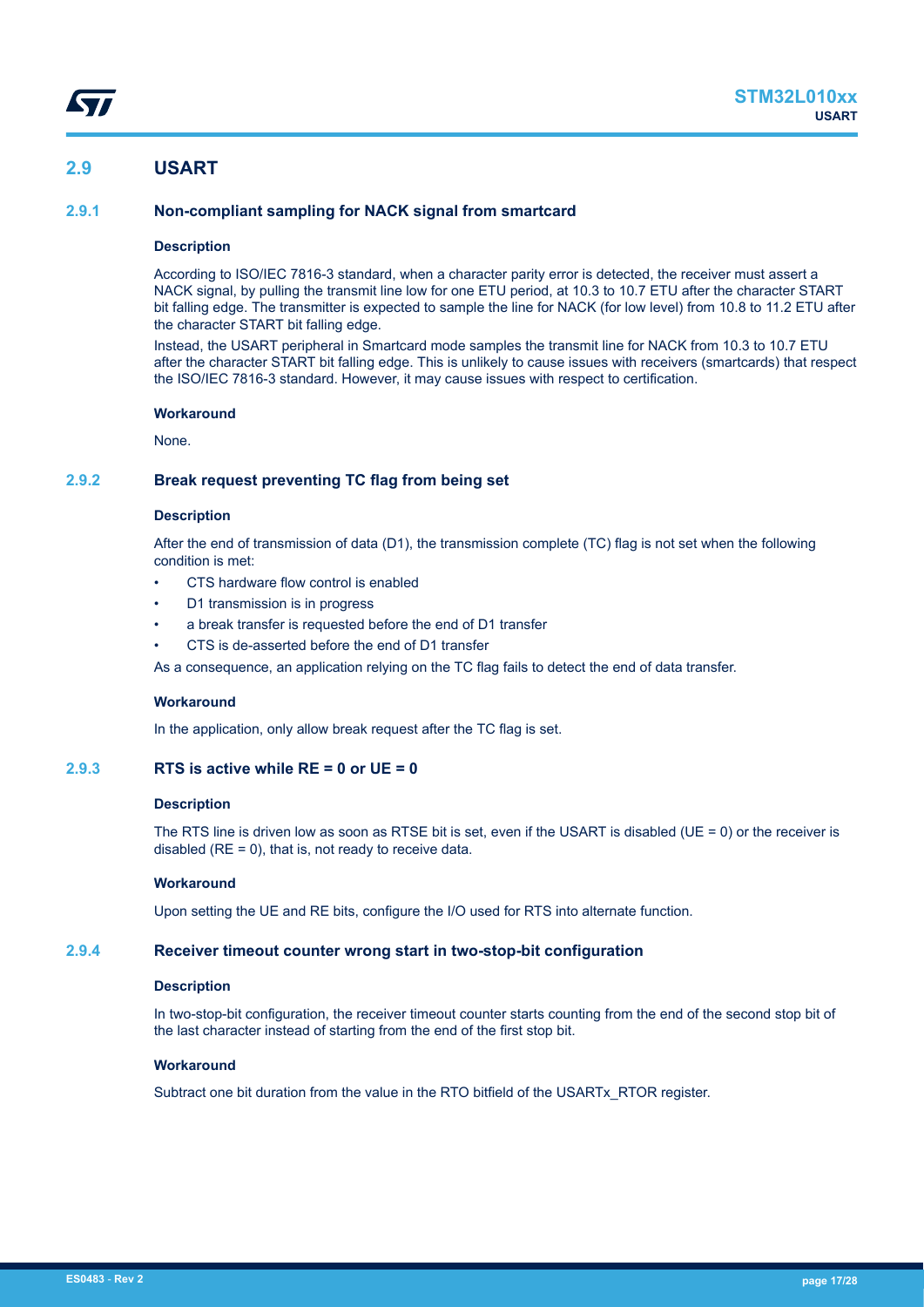<span id="page-17-0"></span>

## **2.9.5 Data corruption due to noisy receive line**

#### **Description**

In UART mode with oversampling by 8 or 16 and with 1 or 2 stop bits, the received data may be corrupted if a glitch to zero shorter than the half-bit occurs on the receive line within the second half of the stop bit.

#### **Workaround**

None.

## **2.9.6 DMA channel 3 (CH3) not functional when USART2\_RX used for data reception**

## **Description**

When USART2 uses DMA channel 3 for data reception, data transfers are blocked after the first byte has been received. As a result, DMA channel 3 cannot be used for USART2 data reception.

#### **Workaround**

Use DMA channel 5 (CH5) for USART2 data reception.

## **2.10 LPUART**

## **2.10.1 Break request preventing TC flag from being set**

#### **Description**

After the end of transmission of data (D1), the transmission complete (TC) flag is not set when the following condition is met:

- CTS hardware flow control is enabled
- D1 transmission is in progress
- a break transfer is requested before the end of D1 transfer
- CTS is de-asserted before the end of D1 transfer

As a consequence, an application relying on the TC flag fails to detect the end of data transfer.

#### **Workaround**

In the application, only allow break request after the TC flag is set.

## **2.10.2 RTS is active while RE = 0 or UE = 0**

#### **Description**

The RTS line is driven low as soon as RTSE bit is set, even if the LPUART is disabled (UE = 0) or the receiver is disabled ( $RE = 0$ ), that is, not ready to receive data.

## **Workaround**

Upon setting the UE and RE bits, configure the I/O used for RTS into alternate function.

## **2.10.3 Receiver timeout counter wrong start in two-stop-bit configuration**

#### **Description**

In two-stop-bit configuration, the receiver timeout counter starts counting from the end of the second stop bit of the last character instead of starting from the end of the first stop bit.

#### **Workaround**

Subtract one bit duration from the value in the RTO bitfield of the LPUARTx\_RTOR register.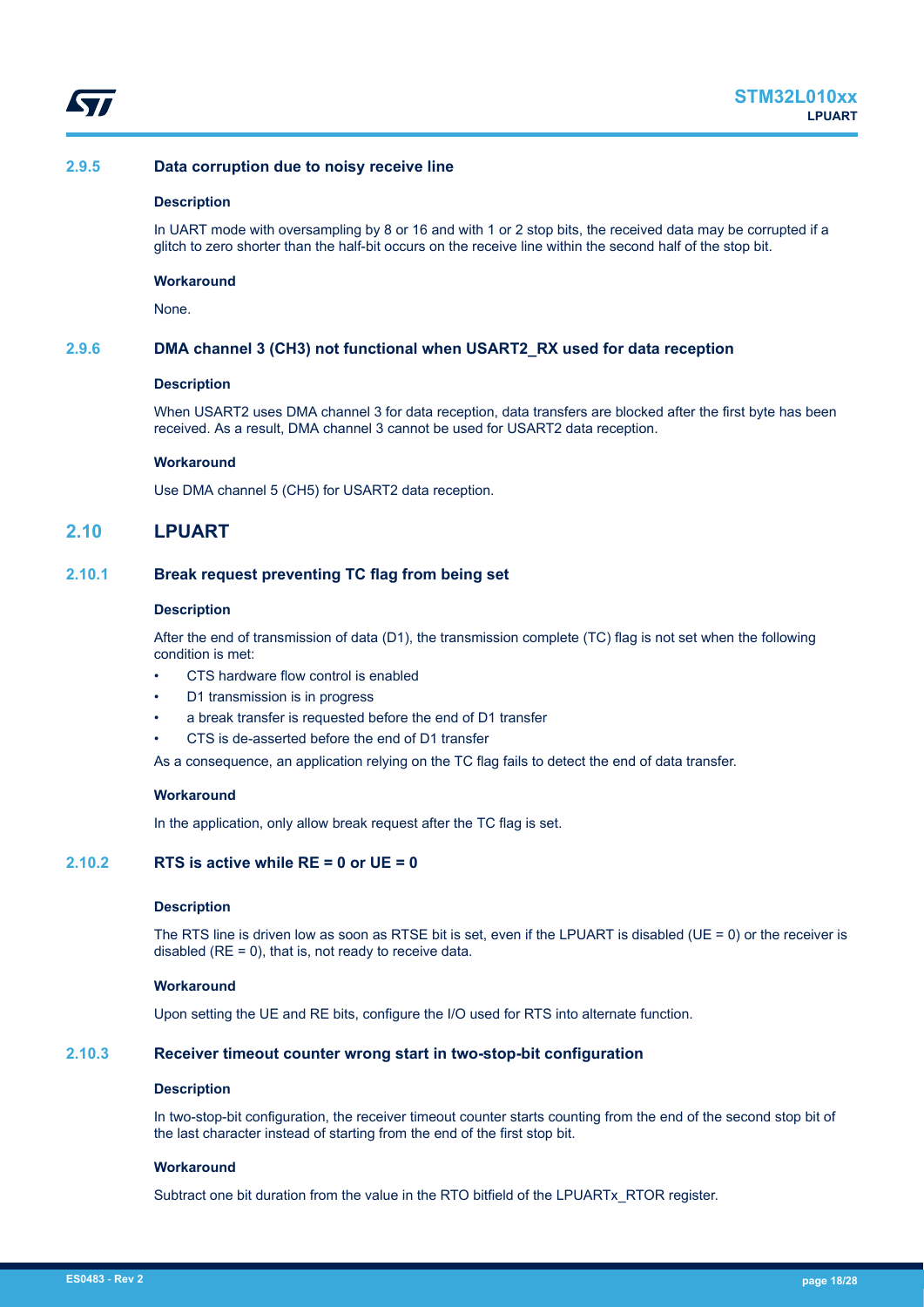<span id="page-18-0"></span>

## **2.10.4 Data corruption due to noisy receive line**

#### **Description**

In UART mode with oversampling by 8 or 16 and with 1 or 2 stop bits, the received data may be corrupted if a glitch to zero shorter than the half-bit occurs on the receive line within the second half of the stop bit.

#### **Workaround**

None.

## **2.10.5 DMA channel 5 (CH5) not functional when LPUART1\_RX used for data reception**

#### **Description**

When LPUART1 uses DMA channel 5 for data reception, the data transfer is blocked after the first byte has been received. As a result, DMA channel 5 cannot be used for LPUART1 data reception.

#### **Workaround**

Use DMA channel 3 (CH3) for LPUART1 data reception.

## **2.11 SPI/I2S**

## **2.11.1 BSY bit may stay high when SPI is disabled**

#### **Description**

The BSY flag may remain high upon disabling the SPI while operating in:

- master transmit mode and the TXE flag is low (data register full).
- master receive-only mode (simplex receive or half-duplex bidirectional receive phase) and an SCK strobing edge has not occurred since the transition of the RXNE flag from low to high.
- slave mode and NSS signal is removed during the communication.

#### **Workaround**

When the SPI operates in:

- master transmit mode, disable the SPI when  $TXE = 1$  and  $BSY = 0$ .
- master receive-only mode, ignore the BSY flag.
- slave mode, do not remove the NSS signal during the communication.

#### **2.11.2 BSY bit may stay high at the end of data transfer in slave mode**

#### **Description**

BSY flag may sporadically remain high at the end of a data transfer in slave mode. This occurs upon coincidence of internal CPU clock and external SCK clock provided by master.

In such an event, if the software only relies on BSY flag to detect the end of SPI slave data transaction (for example to enter low-power mode or to change data line direction in half-duplex bidirectional mode), the detection fails.

As a conclusion, the BSY flag is unreliable for detecting the end of data transactions.

#### **Workaround**

Depending on SPI operating mode, use the following means for detecting the end of transaction:

- When NSS hardware management is applied and NSS signal is provided by master, use NSS flag.
- In SPI receiving mode, use the corresponding RXNE event flag.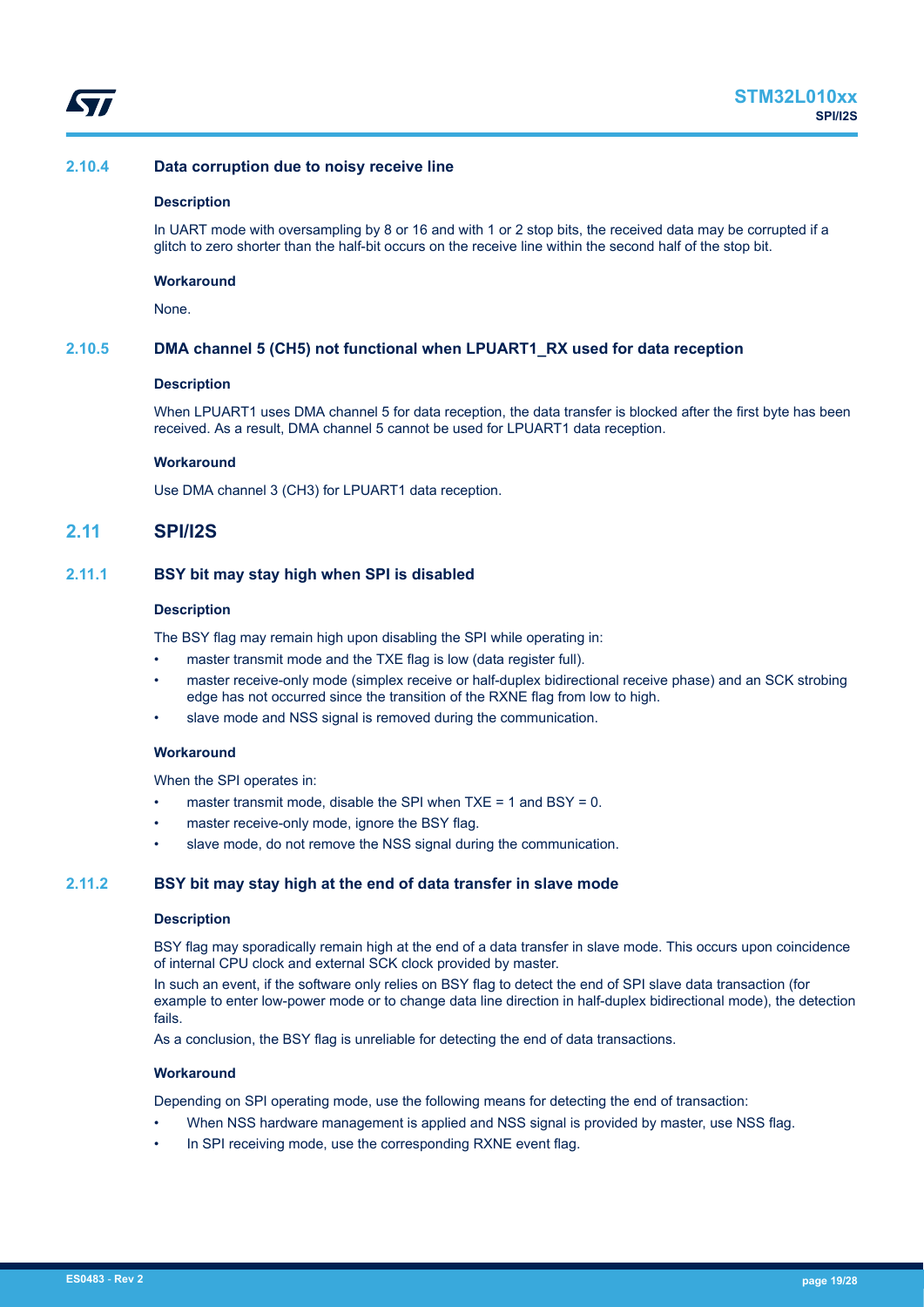<span id="page-19-0"></span>In SPI transmit-only mode, use the BSY flag in conjunction with a timeout expiry event. Set the timeout such as to exceed the expected duration of the last data frame and start it upon TXE event that occurs with the second bit of the last data frame. The end of the transaction corresponds to either the BSY flag becoming low or the timeout expiry, whichever happens first.

Prefer one of the first two measures to the third as they are simpler and less constraining.

Alternatively, apply the following sequence to ensure reliable operation of the BSY flag in SPI transmit mode:

- 1. Write last data to data register.
- 2. Poll the TXE flag until it becomes high, which occurs with the second bit of the data frame transfer.
- 3. Disable SPI by clearing the SPE bit mandatorily before the end of the frame transfer.
- 4. Poll the BSY bit until it becomes low, which signals the end of transfer.

## **2.11.3 Corrupted last bit of data and/or CRC, received in master mode with delayed SCK feedback**

#### **Description**

In receive transaction, in both I<sup>2</sup>S and SPI master modes, the last bit of the transacted frame is not captured when signal provided by internal feedback loop from the SCK pin exceeds a critical delay. The lastly transacted bit of the stored data then keeps value from the previously received pattern. As a consequence, the last receive data bit may be wrong and/or the CRCERR flag can be unduly asserted in the SPI mode if any data under check sum and/or the CRC pattern is wrongly captured.

In SPI mode, data are synchronous with the APB clock. A delay of up to two APB clock periods can thus be tolerated for the internal feedback delay. The I<sup>2</sup>S mode is more sensitive than the SPI mode.

In this case, margin of the internal feedback delay is lower than one APB clock period.

In SPI mode, data are synchronous with the APB clock. A delay of up to two APB clock periods can thus be tolerated for the internal feedback delay. The I<sup>2</sup>S mode is more sensitive than the SPI mode. In this case, margin of the internal feedback delay is lower than 1.5 APB clock period.

Main factors contributing to the delay increase are low VDD level, high temperature, high SCK pin capacitive load and low SCK I/O output speed. The SPI communication speed has no impact.

The following table gives the maximum allowable APB frequency versus GPIOx\_OSPEEDR output speed bitfield setting for the SCK pin, at 30pF of capacitive load. The operation is safe up to that frequency.

#### **Workaround**

The following measures can be adopted, jointly or individually:

- Decrease the APB clock speed.
- Configure the I/O pad of the SCK pin to higher speed.

## **2.11.4 Corrupted last bit of data and/or CRC, received in master mode with delayed SCK feedback**

#### **Description**

In master receive transaction, the last bit of the transacted frame is not captured when signal provided by internal feedback loop from the SCK pin exceeds a critical delay. The lastly transacted bit of the stored data then keeps value from the previously received pattern. As a consequence, the last receive data bit may be wrong and/or the CRCERR flag can be unduly asserted if any data under check sum and/or the CRC pattern is wrongly captured.

A delay of up to two APB clock periods can be tolerated for the internal feedback delay.

Main factors contributing to the delay increase are low VDD level, high temperature, high SCK pin capacitive load and low SCK I/O output speed. The SPI communication speed has no impact.

The following table gives the maximum allowable APB frequency versus GPIOx\_OSPEEDR output speed bitfield setting for the SCK pin, at 30pF of capacitive load. The operation is safe up to that frequency.

#### **Workaround**

The following measures can be adopted, jointly or individually:

*Note: The alternative method can only be used with relatively fast CPU speeds versus relatively slow SPI clocks or/and long last data frames. The faster is the software execution, the shorter can be the duration of the last data frame.*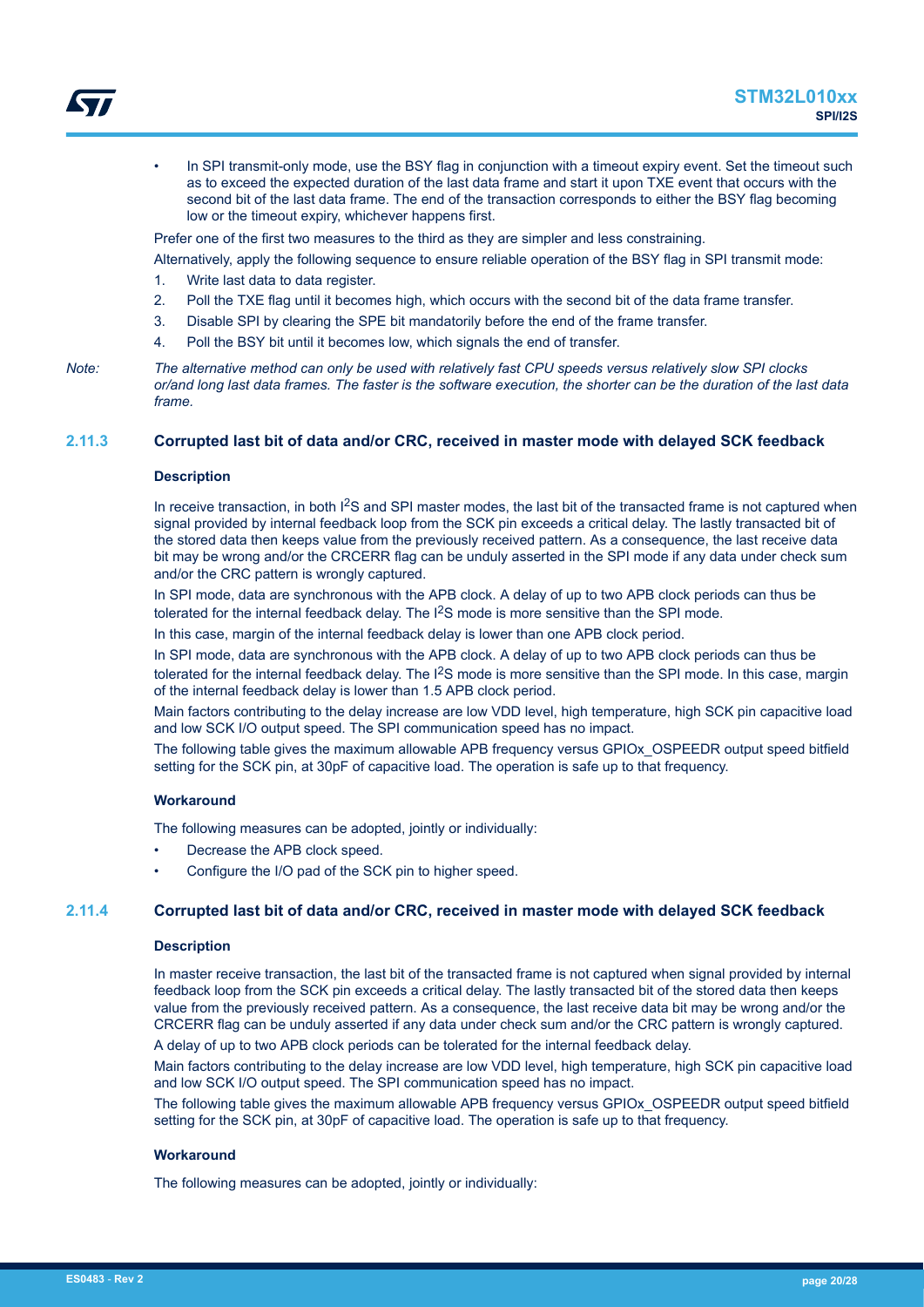<span id="page-20-0"></span>

- Decrease the APB clock speed.
- Configure the I/O pad of the SCK pin to higher speed.

## **2.11.5 SPI CRC corruption upon DMA transaction completion by another peripheral**

## **Description**

When the following conditions are all met:

- CRC function for the SPI is enabled
- SPI transaction managed by software (as opposed to DMA) is ongoing and CRCNEXT flag set
- another peripheral using the DMA channel on which the SPI is mapped completes a DMA transfer,

the CRCNEXT bit is unexpectedly cleared and the SPI CRC calculation may be corrupted, setting the CRC error flag.

#### **Workaround**

Ensure that the DMA channel on which the SPI is mapped is not concurrently in use by another peripheral.

## **2.11.6 In I2S slave mode, enabling I2S while WS is active causes desynchronization**

#### **Description**

In  $1<sup>2</sup>S$  slave mode, the WS signal level is used to start the communication. If the I2S peripheral is enabled while the WS line is active (low for I<sup>2</sup>S protocol, high for LSB- or MSB-justified mode), and if the master is already sending the clock, the I2S peripheral (slave) starts communicating data from the instant of its enable, which causes desynchronization between the master and the slave throughout the whole communication.

#### **Workaround**

Enable I2S peripheral while the WS line is at:

- high level, for  $l^2S$  protocol.
- low level, for LSB- or MSB-justified mode.

## **2.11.7 Wrong CRC in full-duplex mode handled by DMA with imbalanced setting of data counters**

#### **Description**

When SPI is handled by DMA in full-duplex master or slave mode with CRC enabled, the CRC computation may temporarily freeze for the ongoing frame, which results in corrupted CRC.

This happens when the receive counter reaches zero upon the receipt of the CRC pattern (as the receive counter was set to a value greater, by CRC length, than the transmit counter). An internal signal dedicated to receive-only mode is left unduly pending. Consequently, the signal can cause the CRC computation to freeze during a next transaction in which DMA TXE event service is accidentally delayed (for example, due to DMA servicing a request from another channel).

#### **Workaround**

Apply one of the following measures prior to each full-duplex SPI transaction:

- Set the DMA transmission and reception data counters to equal values. Upon the transaction completion, read the CRC pattern out from RxFIFO separately by software.
- Reset the SPI peripheral via peripheral reset register.

## **2.11.8 CRC error in SPI slave mode if internal NSS changes before CRC transfer**

#### **Description**

Some reference manual revisions may omit the information that the device operating as SPI slave must be configured in software NSS control if the SPI master pulses the NSS (for (for example in NSS pulse mode).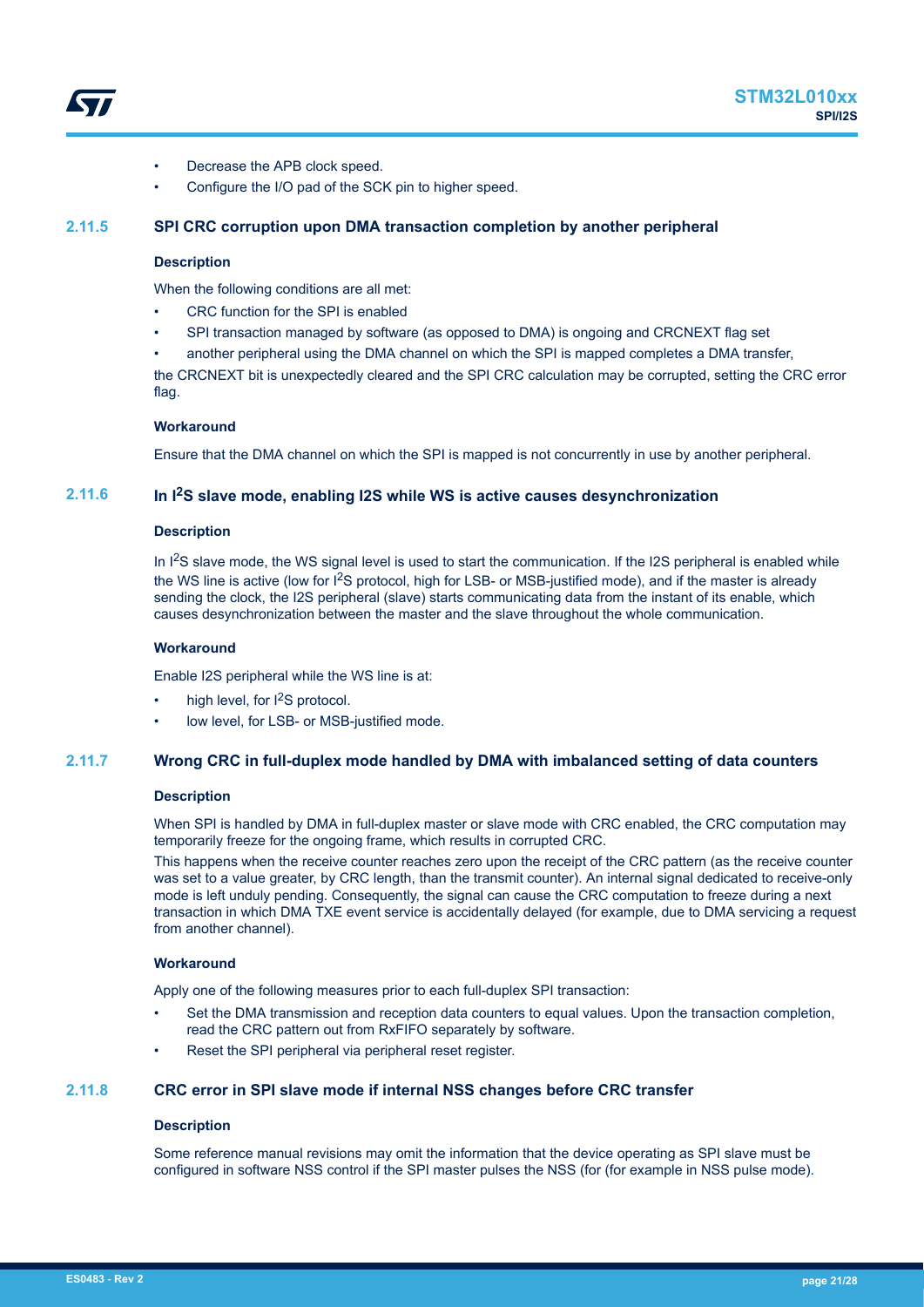<span id="page-21-0"></span>

Otherwise, the transition of the internal NSS signal after the CRCNEXT flag is set might result in wrong CRC value computed by the device and, as a consequence, in a CRC error. As a consequence, the NSS pulse mode cannot be used along with the CRC function.

This is a documentation error rather than a product limitation.

#### **Workaround**

No application workaround is required as long as the device operating as SPI slave is duly configured in software NSS control.

#### **2.11.9 Anticipated communication upon SPI transit from slave receiver to master**

#### **Description**

Regardless of the master mode configured, the communication clock starts upon setting the MSTR bit even though the SPI is disabled, if transiting from receive-only (RXONLY = 1) or half-duplex receive (BIDIMODE = 1) and BIDIOE = 0) slave mode to master mode.

#### **Workaround**

Apply one of the following measures:

- Before transiting to master mode, hardware‑reset the SPI via the reset controller.
- Set the MSTR and SPE bits of the SPI configuration register simultaneously, which forces the immediate start of the communication clock. In transmitter configuration, load the data register in advance with the data to send.

## **2.12 USB**

## **2.12.1 Possible packet memory overrun/underrun at low APB frequency**

#### **Description**

Some data sheet and/or reference manual revisions may omit the information that 10 MHz minimum APB clock frequency is required to avoid USB data overrun/underrun issues.

Operating the USB peripheral with lower APB clock frequency may lead to:

- Overrun for *out* transactions the USB peripheral fails to store the received data into the PBM before the next byte is received on the USB (PBM overrun). The USB cell detects an internal error condition, discards the last received byte, stops writing into the PBM, sends no acknowledge (forcing the host to retry the transaction), and informs the application by setting the PMAOVR flag/interrupt.
- Underrun for *in* transactions the USB peripheral fails to read from the PBM the next byte to transmit before the transmission of the previous one is completed on the USB. The USB cell detects an internal error condition, stops reading from PBM, generates a bit stuffing error on the USB (forcing the host to retry the transaction), and informs the application by setting the PMAOVR flag/interrupt.

This is a documentation issue rather than a device limitation.

#### **Workaround**

No application workaround is required if the minimum APB clock frequency of 10 MHz is respected.

## **2.12.2 ESOF interrupt timing desynchronized after resume signaling**

#### **Description**

Upon signaling resume, the device is expected to allow full 3 ms of time to the host or hub for sending the initial SOF (start of frame) packet, without triggering SUSP interrupt. However, the device only allows two full milliseconds and unduly triggers SUSP interrupt if it receives the initial packet within the third millisecond.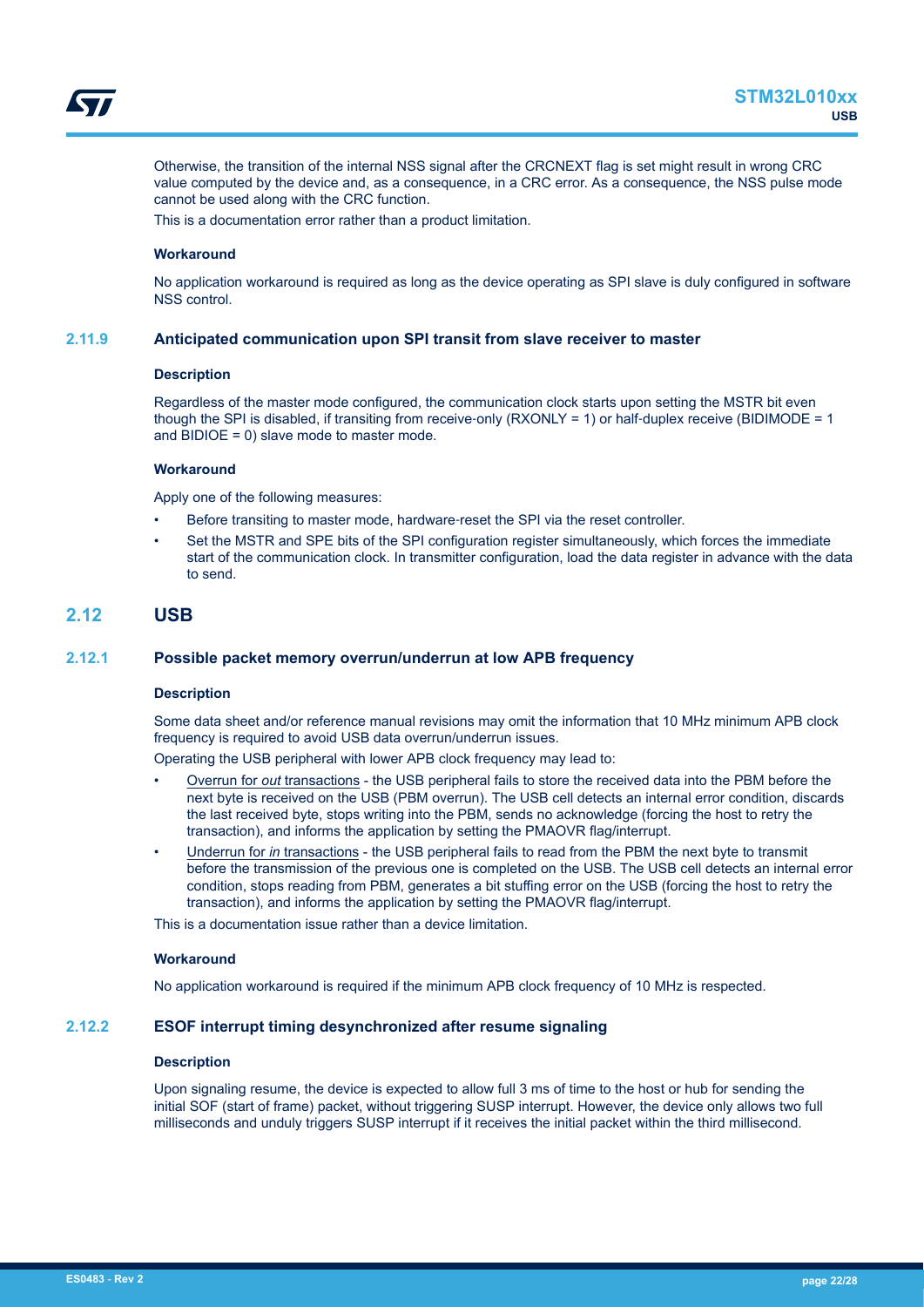## <span id="page-22-0"></span>**Workaround**

When the device initiates resume (remote wakeup), mask the SUSP interrupt by setting the SUSPM bit for 3 ms, then unmask it by clearing SUSPM.

## **2.12.3 Incorrect CRC16 in the memory buffer**

#### **Description**

Memory buffer locations are written starting from the address contained in the ADDRn\_RX for a number of bytes corresponding to the received data packet length, CRC16 inclusive (that is, data payload length plus two bytes), or up to the last allocated memory location defined by BL\_SIZE and NUM\_BLOCK, whichever comes first. In the former case, the CRC16 checksum is written wrongly, with its least significant byte going to both memory buffer byte locations expected to receive the least and the most significant bytes of the checksum.

Although the checksum written in the memory buffer is wrong, the underlying CRC checking mechanism in the USB peripheral is fully functional.

## **Workaround**

Ignore the CRC16 data in the memory buffer.

## **2.12.4 USB BCD functionality limited below –20 °C**

## **Description**

Primary and secondary detection can return an incorrectly detected port type. This limitation may be observed on a small number of devices when the temperature is below -20 °C.

#### **Workaround**

None.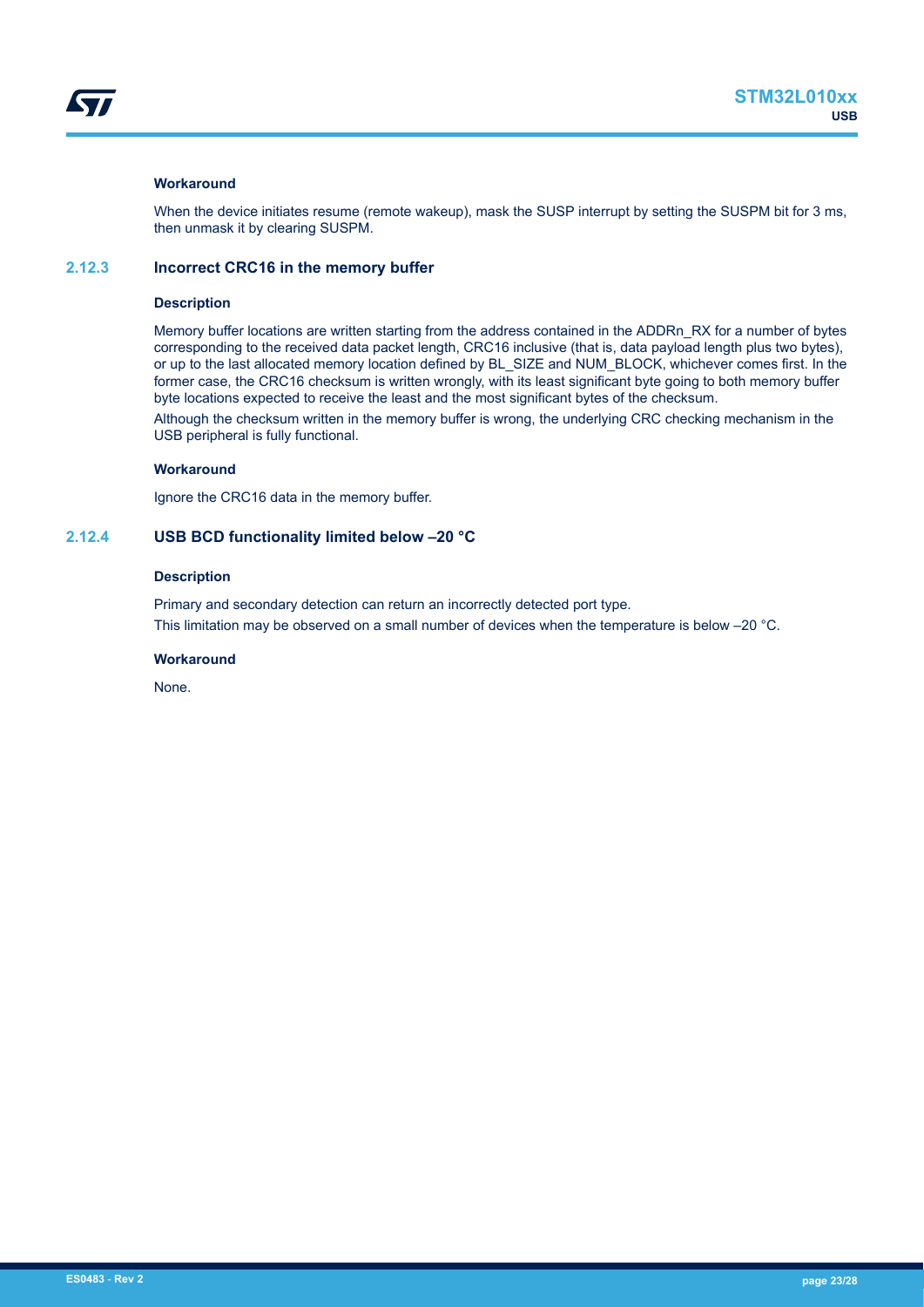# <span id="page-23-0"></span>**Revision history**

## **Table 5. Document revision history**

| <b>Date</b> | <b>Version</b> | <b>Changes</b>                                                                |
|-------------|----------------|-------------------------------------------------------------------------------|
| 03-Jun-2019 |                | Initial release.                                                              |
|             | 2              | Distinction made between device and documentation errata.                     |
| 15-Dec-2021 |                | Added DMA, TIM, LPTIM, and USB errata.                                        |
|             |                | Updated System, ADC, RTC and TAMP, I2C, SPI/I2S, USART, and LPUART<br>errata. |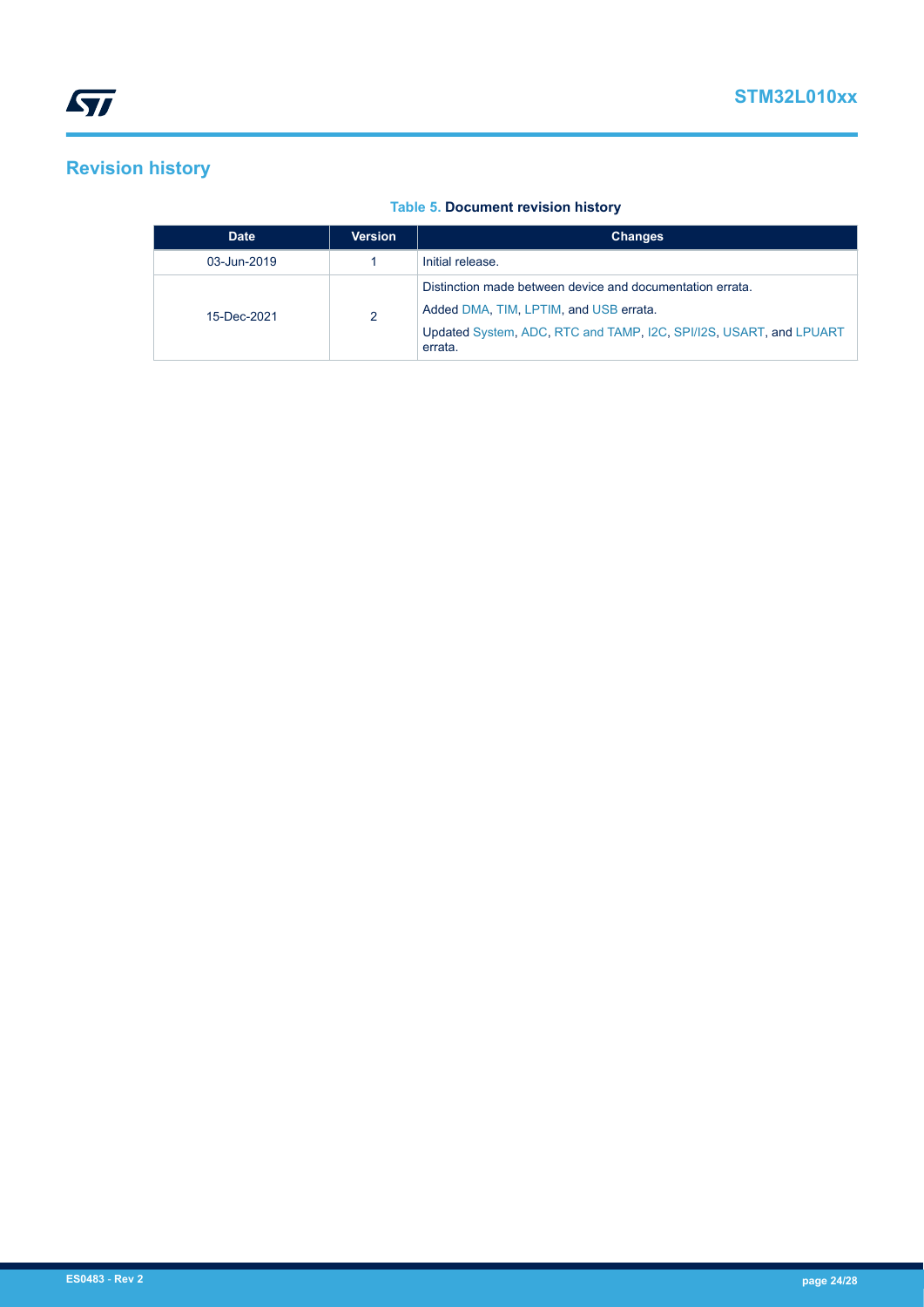# **Contents**

| 2.1 |            |                                                                                         |  |
|-----|------------|-----------------------------------------------------------------------------------------|--|
|     | 2.1.1      |                                                                                         |  |
|     | 2.1.2      |                                                                                         |  |
|     | 2.1.3      |                                                                                         |  |
|     | 2.1.4      | Electrical sensitivity characteristics lower compared to other STM32 devices 5          |  |
|     | 2.1.5      |                                                                                         |  |
|     | 2.1.6      | NSS pin synchronization required when using bootloader with SPI1 interface on TSSOP14   |  |
| 2.2 |            |                                                                                         |  |
|     | 2.2.1      |                                                                                         |  |
| 2.3 |            |                                                                                         |  |
|     | 2.3.1      | DMA disable failure and error flag omission upon simultaneous transfer error and global |  |
|     | 2.3.2      |                                                                                         |  |
| 2.4 | <b>ADC</b> |                                                                                         |  |
|     | 2.4.1      | Overrun flag is not set if EOC reset coincides with new conversion end 7                |  |
|     | 2.4.2      | Writing ADC_CFGR1 register while ADEN bit is set resets RES[1:0] bitfield. 7            |  |
|     | 2.4.3      |                                                                                         |  |
| 2.5 |            |                                                                                         |  |
|     | 2.5.1      |                                                                                         |  |
|     | 2.5.2      |                                                                                         |  |
|     | 2.5.3      |                                                                                         |  |
| 2.6 |            |                                                                                         |  |
|     | 2.6.1      | Device may remain stuck in LPTIM interrupt when entering Stop mode 9                    |  |
|     | 2.6.2      | Device may remain stuck in LPTIM interrupt when clearing event flag  10                 |  |
|     | 2.6.3      | LPTIM events and PWM output are delayed by 1 kernel clock cycle 10                      |  |
| 2.7 |            |                                                                                         |  |
|     | 2.7.1      | Spurious tamper detection when disabling the tamper channel 11                          |  |
|     | 2.7.2      |                                                                                         |  |
|     | 2.7.3      |                                                                                         |  |
|     | 2.7.4      | Calendar initialization may fail in case of consecutive INIT mode entry 12              |  |
|     | 2.7.5      | Alarm flag may be repeatedly set when the core is stopped in debug 13                   |  |
|     | 2.7.6      | Detection of a tamper event occurring before enabling the tamper detection is not       |  |
| 2.8 |            |                                                                                         |  |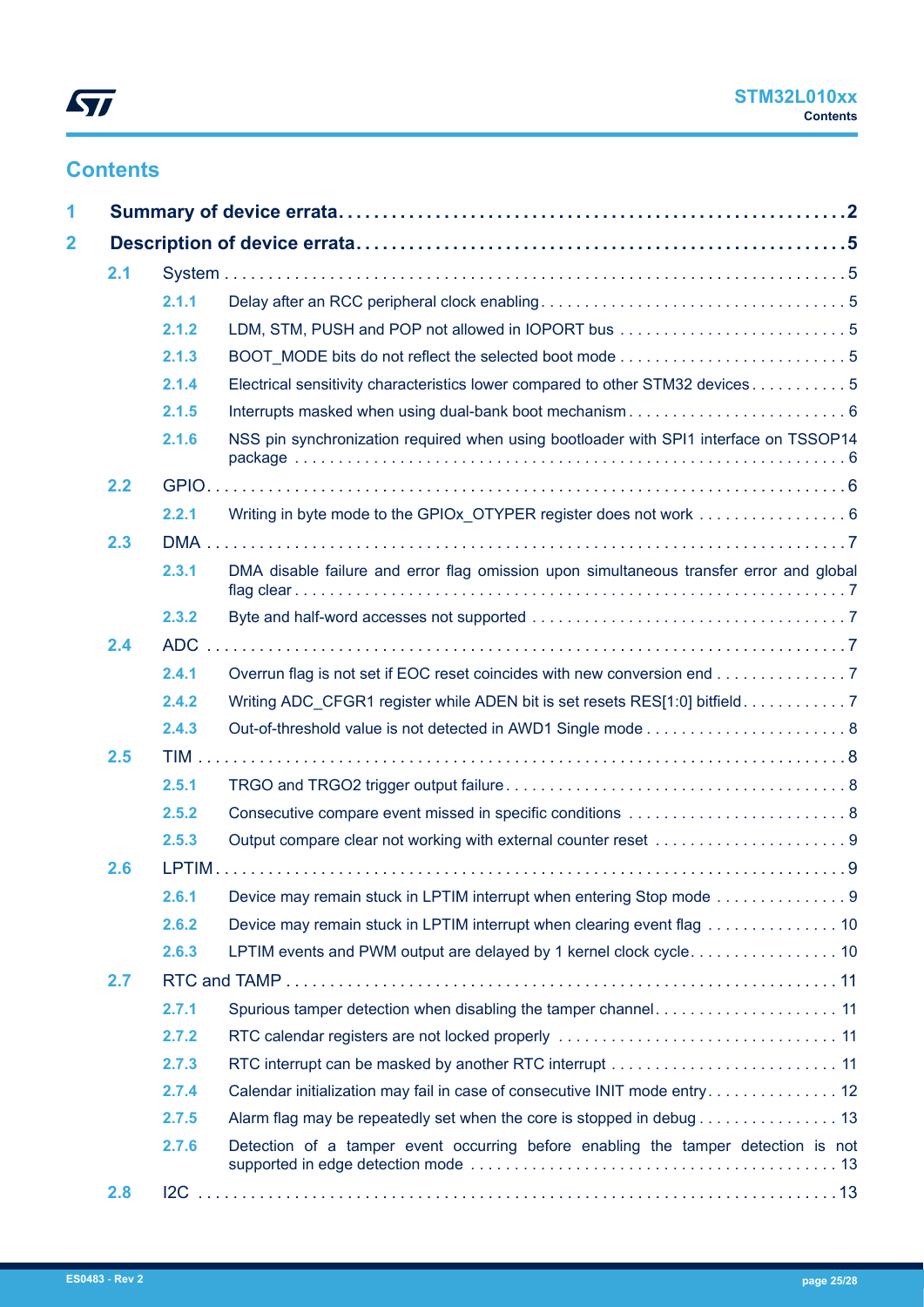# $\sqrt{2}$

# **STM32L010xx Contents**

|      | 2.8.1  | 10-bit master mode: new transfer cannot be launched if first part of the address is not             |
|------|--------|-----------------------------------------------------------------------------------------------------|
|      | 2.8.2  |                                                                                                     |
|      | 2.8.3  | Wrong data sampling when data setup time $(t_{\text{SU:DAT}})$ is shorter than one I2C kernel clock |
|      | 2.8.4  |                                                                                                     |
|      | 2.8.5  |                                                                                                     |
|      | 2.8.6  |                                                                                                     |
|      | 2.8.7  | START bit is cleared upon setting ADDRCF, not upon address match  16                                |
|      | 2.8.8  |                                                                                                     |
|      | 2.8.9  |                                                                                                     |
| 2.9  |        |                                                                                                     |
|      | 2.9.1  | Non-compliant sampling for NACK signal from smartcard 17                                            |
|      | 2.9.2  |                                                                                                     |
|      | 2.9.3  |                                                                                                     |
|      | 2.9.4  | Receiver timeout counter wrong start in two-stop-bit configuration 17                               |
|      | 2.9.5  |                                                                                                     |
|      | 2.9.6  | DMA channel 3 (CH3) not functional when USART2 RX used for data reception 18                        |
| 2.10 |        |                                                                                                     |
|      | 2.10.1 |                                                                                                     |
|      | 2.10.2 |                                                                                                     |
|      | 2.10.3 | Receiver timeout counter wrong start in two-stop-bit configuration 18                               |
|      | 2.10.4 |                                                                                                     |
|      | 2.10.5 | DMA channel 5 (CH5) not functional when LPUART1_RX used for data reception 19                       |
| 2.11 |        |                                                                                                     |
|      | 2.11.1 |                                                                                                     |
|      | 2.11.2 |                                                                                                     |
|      | 2.11.3 | Corrupted last bit of data and/or CRC, received in master mode with delayed SCK feedback            |
|      | 2.11.4 | Corrupted last bit of data and/or CRC, received in master mode with delayed SCK feedback            |
|      | 2.11.5 | SPI CRC corruption upon DMA transaction completion by another peripheral 21                         |
|      | 2.11.6 | In I <sup>2</sup> S slave mode, enabling I2S while WS is active causes desynchronization 21         |
|      | 2.11.7 | Wrong CRC in full-duplex mode handled by DMA with imbalanced setting of data counters.              |
|      | 2.11.8 | CRC error in SPI slave mode if internal NSS changes before CRC transfer 21                          |
|      | 2.11.9 | Anticipated communication upon SPI transit from slave receiver to master22                          |
| 2.12 |        |                                                                                                     |
|      | 2.12.1 | Possible packet memory overrun/underrun at low APB frequency 22                                     |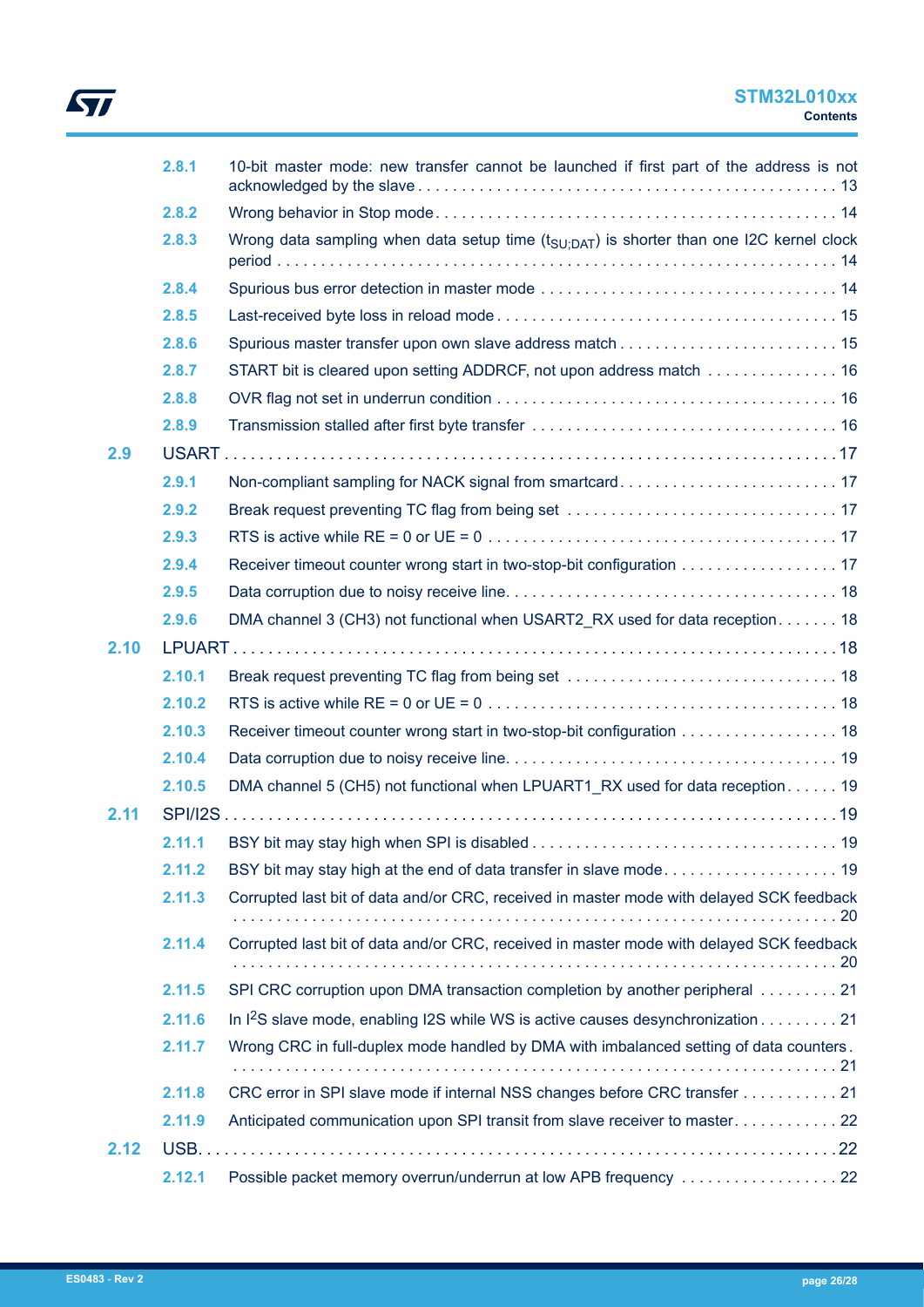

# **STM32L010xx Contents**